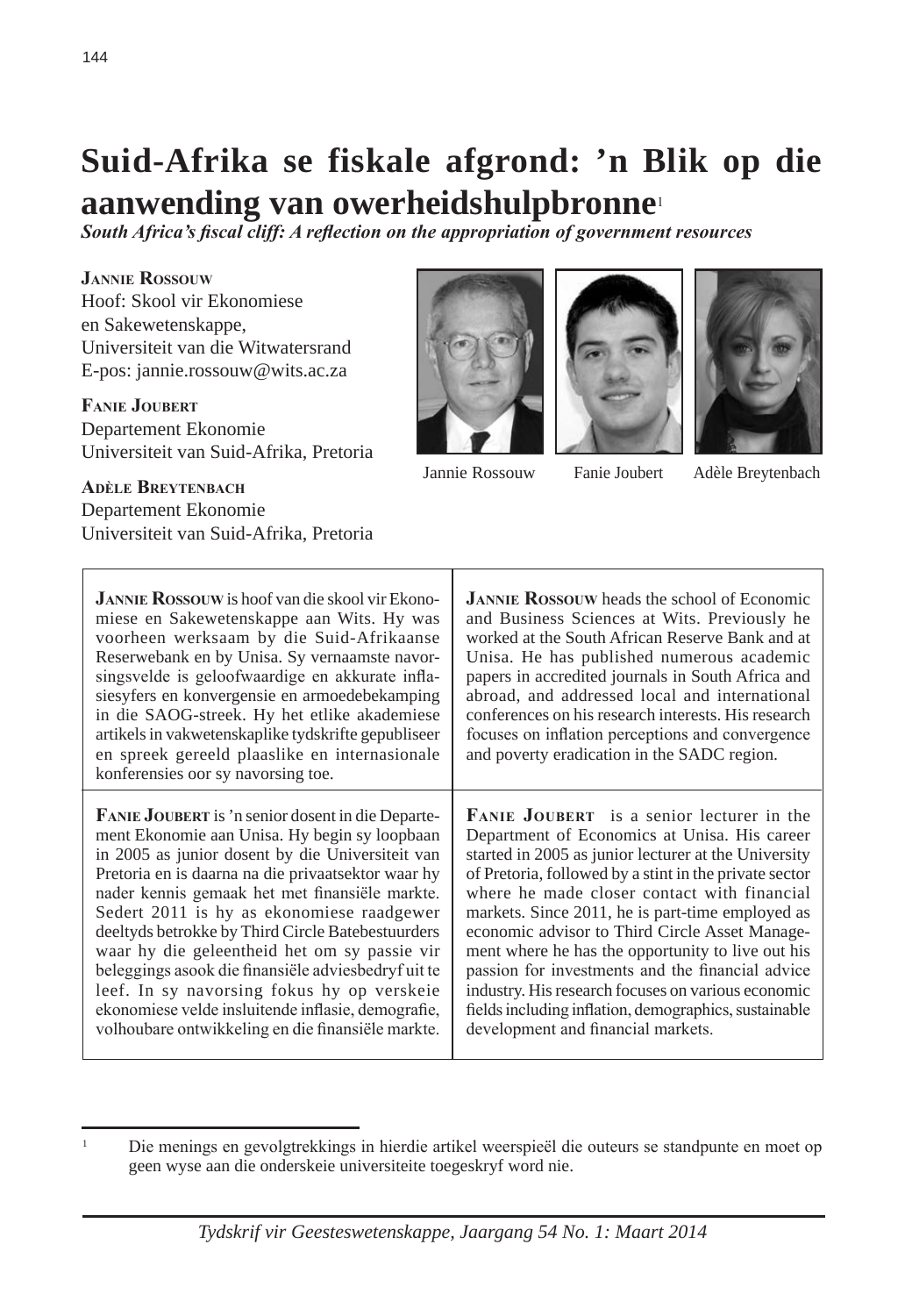| ADÈLE BREYTENBACH is 'n dosent in die Departe-     | ADÈLE BREYTENBACH is a lecturer in the               |
|----------------------------------------------------|------------------------------------------------------|
| ment Ekonomie aan Unisa. Sy was voorheen junior    | Department of Economics at Unisa. Previously she     |
| dosent by die Universiteit van Pretoria en het as  | served as junior lecturer at the University of       |
| ekonoom in die privaatsektor gewerk. Haar          | Pretoria and as economist in the private sector. Her |
| navorsing fokus op konvergensie in die SAOG-       | research focuses on convergence in the SADC          |
| streek en sentrale banke met aandeelhouers. Sy     | region and central banks with shareholders. She      |
| spreek gereeld konferensies oor haar navorsing toe | regularly addresses conferences on her research      |
| en het ook akademiese artikels oor hierdie onder-  | interests and has published academic papers on       |
| werpe gepubliseer.                                 | these topics.                                        |

### **ABSTRACT**

### *South Africa's fiscal cliff: A reflection on the appropriation of government resources*

*In the title of this paper the meaning of the words "fiscal cliff" differs from the meaning attached to these words when used with regard to the fiscal situation in the United States of America (USA).*  In this paper these words imply the danger that the South African government might run out of *income to cover growing government expenditure, while they are used in the USA to depict a ceiling on the borrowing capacity of the federal government.*

*This paper compares the South African government's expenditure on social grants and civil service remuneration since 2008 with government revenue over the same period.*

*Social grants have grown at a substantial rate since 2008, amounting to some R105 billion in the 2012/13 fiscal year. Social grants as percentage of total government revenue increased from 12,6 per cent in the 2007/08 fiscal year to 14,2 per cent in the 2011/12 fiscal year. This analysis does not take into consideration the envisaged phasing-out of the means test for qualification for the old-age grant.*

*Between 2008 and 2012 total employment in the civil service (central government and provincial governments) increased by 13,0 per cent. At the same time the total civil service remuneration bill increased by 76,1 per cent. Civil service remuneration as percentage of total government revenue increased from 31,7 per cent in the 2007/08 fiscal year to 42,2 per cent in the 2011/12 fiscal year.*

In 2008 social grants and civil service remuneration accounted for 44,3 per cent of total *government revenue. This increased to 56,4 per cent at the end of the 2011/12 fiscal year.*

*This analysis also shows that these two expenditure items will account for all government income by 2026, should current growth trends in these expenditure items continue, and assuming average nominal government revenue growth of 9,9 per cent (2012–2017), 9,7 per cent (2018–2030) and 8,6 per cent (2031–2050) per annum.*

In an attempt to avert this fiscal cliff in 2026, structural one-off increases in government *revenue were considered. A one-off increase in revenue can amount to R47,4 billion, based in the main on:*

- the imposistion of two additional marginal personal income tax brackets (45 per cent *on taxable income above R1 000 000 per annum and 50 per cent on taxable income above R2 000 000 per annum, and on an assumption that these tax rates will not change the behaviour of these high-income earners);*
- an increase of one percentage point in VAT from 14 per cent to 15 per cent;
- *• an increase of three percentage points to 31 per cent in the company tax rate; and*
- *• an increase of ten per cent in the fuel levy and excise duties.*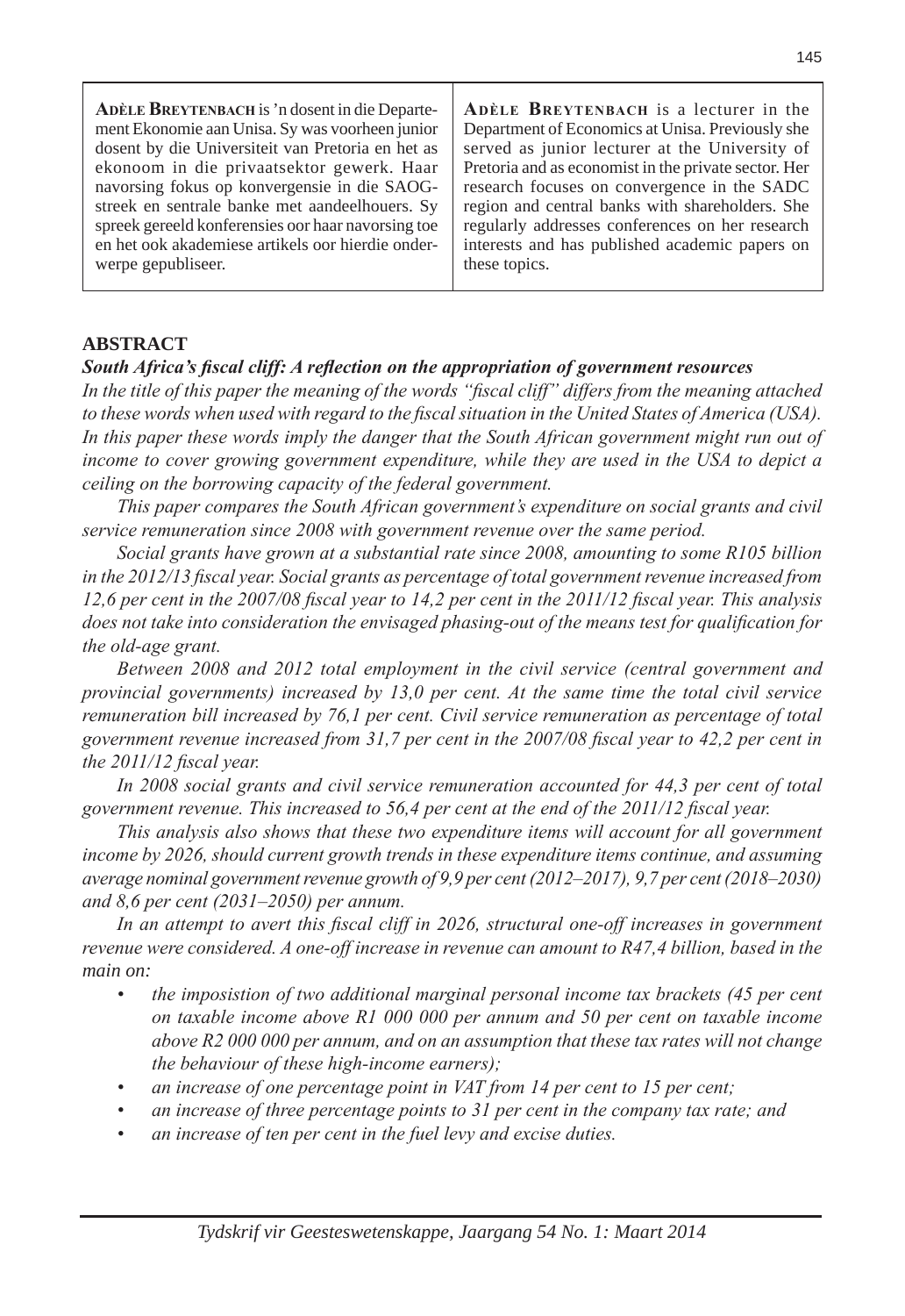*These increases in taxes will postpone the fiscal cliff from 2026 to 2028, but will not avert it. As a further drastic measure, a 72 per cent marginal tax rate (a level used in the early 1970s) on taxable income above R2 000 000 per annum (and on the same assumption as before) will simply divert the fiscal cliff by one additional year to 2029.*

*The conclusion is that social grants and civil service remuneration have reached a level where further real increases are unsustainable, even if taxes are increased. South Africa faces a fiscal cliff that can only be avoided if the South African government is prepared to take drastic steps in the interest of the country, rather than in the interest of the ruling party.*

**KEY WORDS:** government expenditure, government income, government resources, income distribution, poverty, tax burden, tax increases, social spending

**TREFWOORDE:** armoede, inkomsteverdeling, belastinglas, belastingverhogings, sosiale besteding, owerheidshulpbronne, owerheidsinkome, owerheidsuitgawes

### **OPSOMMING**

Die artikel ontleed sekere aspekte van die Suid-Afrikaanse owerheid se inkome en besteding sedert 2008. Die frase "fiskale afgrond" is 'n vrye vertaling van "fiscal cliff" wat in die Verenigde State van Amerika (VSA) gebruik word. Die betekenis in hierdie artikel verskil egter van die Amerikaanse betekenis. In die geval van die VSA dui dit op 'n plafon op staatskuld en leningskapasiteit van die regering, terwyl die betekenis in hierdie geval verband hou met die vermoë van owerheidsinkome om stygende owerheidsuitgawes te dek.

Die ontleding van belastinginkome toon dat 'n betreklik klein aantal individue persoonlike belasting betaal. Ander vorms van verbruikersbelasting, byvoorbeeld belasting op toegevoegde waarde (BTW) word egter deur bykans alle verbruikers betaal.

Die artikel toon aan dat owerheidsbesteding aan sosiale bystand toenemend groei as persentasie van totale owerheidsinkome. Terselfdertyd het die owerheid se vergoedingsrekening skerp toegeneem. Owerheidsinkome word ontleed om vas te stel in watter mate dit eenmalig struktureel verhoog kan word, en wat die verwagte groeitendens oor die volgende aantal jare sal wees.

Die gevolgtrekking is dat sosialebystandbetalings en owerheidsvergoeding op 'n peil is waar verdere reële toenames onvolhoubaar en onbekostigbaar is, selfs al word belastings verhoog. Die bevinding is dat Suid-Afrika oor die lang termyn 'n fiskale afgrond in die gesig staar as die huidige neigings voortduur. Daar is nog tyd om hierdie afgrond te vermy, maar dan moet die regering die moed aan die dag lê om drastiese stappe in belang van die land, eerder as in belang van die regerende party te doen.

# **1. INLEIDING**<sup>2</sup>

Die woorde "fiskale afgrond" is 'n vrye vertaling van "fiscal cliff" wat in die Verenigde State van Amerika (VSA) gebruik word. Die betekenis in hierdie artikel verskil egter van die Amerikaanse betekenis. In die geval van die VSA dui dit op 'n plafon op staatskuld en leningskapasiteit van

<sup>&</sup>lt;sup>2</sup> Hierdie navorsing is voorheen voorgedra by 'n werkswinkel van ERSA (Economic Research South Africa) en by die jaarlikse simposium van die Suid-Afrikaanse Akademie vir Wetenskap en Kuns op 13 September 2013 op Stellenbosch. Dit is ook voorgelê aan die Belastinghersieningskommissie, die Ministerie van Finansies, die Nasionale Tesourie en die Suid-Afrikaanse Inkomstediens, en is bespreek op Kruiskyk Televisie. Dit is ook bespreek met Sanlam Private Beleggings, Solidariteit Helpende Hand en Thebe Sekuriteite (Noord-Gauteng). Uittreksels uit die navorsing is tevore in Business Times (bylae tot *Sunday Times*), *Die Burger* en *Mail and Guardian* bespreek. Die outeurs bedank anonieme keurders vir hul kommentaar op die artikel, maar bly verantwoordelik vir enige foute.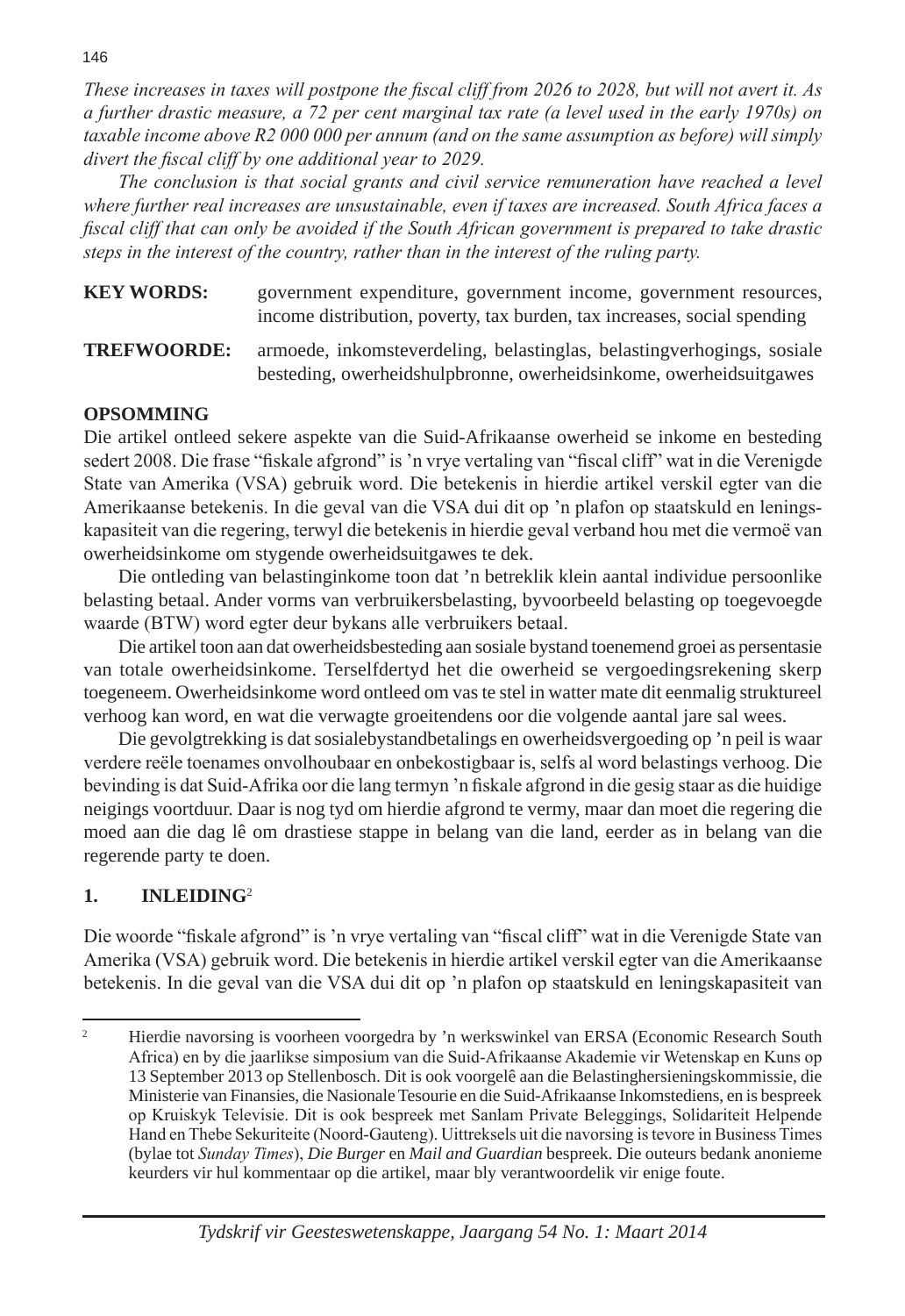die federale regering, terwyl die betekenis in hierdie geval verband hou met die vermoë van owerheidsinkome om stygende owerheidsuitgawes te dek.

Uit 'n ekonomiese en finansiële oogpunt stem die staatshuishouding ooreen met enige huishouding se finansies. Daar is beskikbare inkomste wat uitgawes moet dek. Daar is egter een verskil. 'n Gemiddelde huishouding het ten beste 'n beperkte vermoë om inkomste te verhoog en moet dus uitgawes by inkomste laat aanpas, terwyl die owerheid die mag het om belastings te verhoog en op daardie wyse uitgawes te dek. Daar is egter 'n beperking op hierdie mag van die owerheid: Belastingkoerse kan so hoog word dat dit ekonomiese aktiwiteit ontmoedig. Voorts het die owerheid ook makliker toegang tot krediet as wat die geval vir huishoudings is, maar die koste van krediet word baie hoog indien die owerheid te veel leen. Die implikasie is duidelik: Keuses moet gemaak word.

In hierdie verband verklaar *The New Palgrave Dictionary of Economics* [S.a.] dat die ekonomie die studie is van beperkte hulpbronne, onbeperkte behoeftes en keuses. Hierdie artikel fokus op hierdie beperkings, binne die konteks van staatsfinansies. Daar is beperkte owerheidsinkomebronne wat verdeel moet word om in baie behoeftes te voorsien, en keuses moet gemaak word.

In 'n demokratiese bestel soos Suid-Afrika vind die besluite oor staatsinkome en die aanwending daarvan binne die beginsels van 'n regstaat plaas (sien byvoorbeeld Strauss, Rossouw & Fourie 2009 in hierdie verband). Die parlement keur belastingkoerse goed wat die basis van owerheidsinkome is, en keur ook owerheidsbesteding op elke program goed, normaalweg by wyse van die goedkeuring van elke staatsdepartement se begrotingspos. Staatsdepartemente moet binne hul begrotings spandeer en aan die parlement verslag doen oor hul besteding. Daar is ook ander lekkasies (bv. korrupte besteding) wat uit goedgekeurde begrotings gemaak word. 'n Ontleding van korrupte of ongemagtigde besteding val egter buite die konteks van hierdie artikel.

Hierdie artikel ontleed sekere aspekte van owerheidsinkome en die owerheid se bestedingspatrone sedert 2008, weliswaar soos deur die parlement goedgekeur. Die struktuur van die res van die artikel is soos volg: In afdeling 2 word die regering se sosiale besteding ondersoek. Afdeling 3 gee 'n oorsig van staatsdiensvergoeding. Afdeling 4 gee 'n oorsig van Suid-Afrikaanse owerheidsinkome sedert 2008. Afdeling 5 ontleed die gevolge van toenames in sosiale besteding en owerheidsvergoeding en moontlikhede om 'n fiskale afgrond te verhoed. Die gevolgtrekkings word in afdeling 6 gerapporteer.

### **2. SOSIALE BESTEDING**<sup>3</sup>

Die Suid-Afrikaanse regering se sosiale besteding word in vyf subkategorieë verdeel, naamlik administrasie, sosiale bystand ("social assistance"), sosiale beskermingsbeleid, welvaartsdienste en geïntegreerde diensverskaffing. Die vernaamste uitgawepos is egter sosiale bystand, wat sowat R104,9 miljard bedra. Sosialebystandoordragte ("social assistance transfers") word betaal aan diegene wat kragtens die Social Assistance Act, 2004 (Wet 13 van 2004) vir sosiale bystand kwalifiseer (Republic of South Africa 2004). Tans ontvang sowat 16,1 miljoen Suid-Afrikaners een of ander tipe vorm van sosiale bystand (Republic of South Africa 2012b: 415). Sosialebystandprogramme en die omvang van toelaes word in Tabel 1 ontleed (sien ook Republic of South Africa. 2011a:38, Joubert & Rossouw 2013):

<sup>&</sup>lt;sup>3</sup> Hierdie afdeling is gebaseer op Joubert & Rossouw (2013).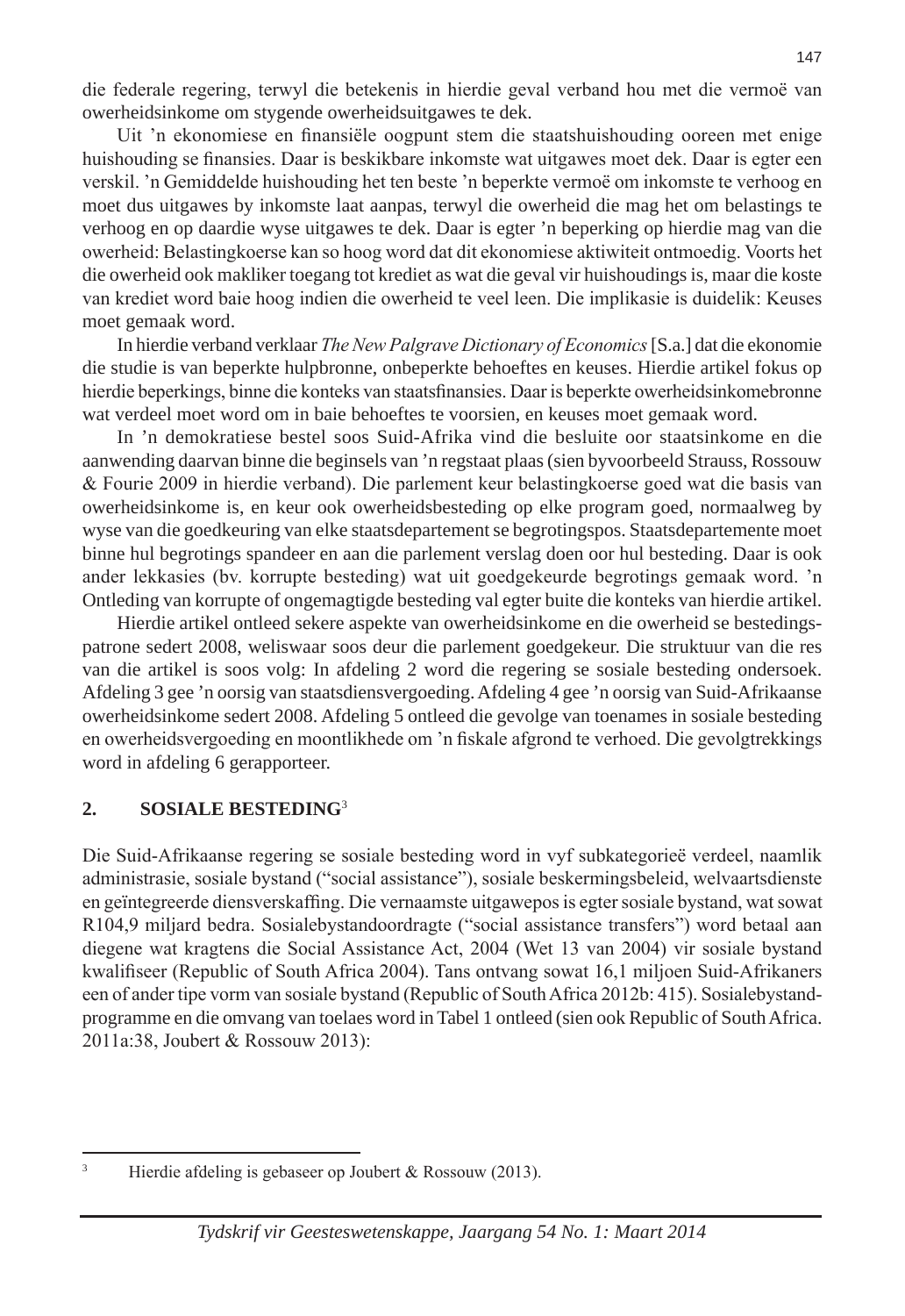| A                          | B          | C                  | D           | E            |
|----------------------------|------------|--------------------|-------------|--------------|
| Kategorie                  | Aantal     | <b>Totale</b>      | Koste per   | Koste per    |
|                            | 2012/13    | besteding          | item        | item         |
|                            |            | 2012/13            | Jaarliks*   | Maandeliks** |
|                            |            | $(R \text{ mil.})$ | R           | R            |
| Ouderdoms                  | 2 700 000  | 39 323.1           | 14 5 64.1   | 1 2 1 3 . 7  |
| Oorlogsveteraan            | 703        | 12.9               | 18 349.9    | 1 5 2 9 . 2  |
| Ongeskiktheid (Disability) | 1 200 000  | 19 152.4           | 15 960.3    | 1 3 3 0 .0   |
| Pleegsorg                  | 671 307    | 5951.8             | 8 8 6 6 .0  | 738.8        |
| Sorgafhanklik              | 133 915    | 1856.9             | 13 866.3    | 1 1 5 5 . 5  |
| Kindertoelaag              | 11 300 000 | 38 237.3           | 3 3 8 3 . 8 | 282.0        |
| Grant-in-aid               | 71 134     | 188.1              | 2 644.3     | 220.4        |
| Sosiale verligting         | n/b        | 165.3              | n/b         | n/b          |
| <b>Totaal</b>              | 16 077 059 | 104 887.8          | 6 5 24.1    | 543.7        |

# **TABEL 1:** Sosiale bystand: Aantal en besteding per program: 2012/13

\*(kolom C x 1000000) / kolom B)

\*\*(Kolom D/12)

148

Bron:Republic of South Africa (2012b:415, 421) en eie berekeninge, soos vervat in Joubert & Rossouw (2013).

Figuur 1 toon die groei in sosialebystandbetalings sedert 2008. Die aantal persone wat bystand ontvang, het vanaf 13,5 miljoen in 2008 tot 16,1 miljoen in die 2012/13 fiskale jaar toegeneem. Die aantal ontvangers was ongeveer drie miljoen en 10,8 miljoen in onderskeidelik 1997 en 2006 (International Poverty Centre 2007:37). Die bedrag wat aan sosiale bystand bestee word, het van sowat R70 miljard in 2008 tot R104,9 miljard in die 2012/13 fiskale jaar toegeneem. Dit is 'n toename van sowat 10,6 persent per jaar. As persentasie van totale owerheidsinkome het sosiale besteding van 12,6 persent in 2007/08 tot 14,2 persent in die 2011/12 fiskale jaar toegeneem (sien Tabel 5).



### *Figuur 1: Sosiale bystand: Aantal en koste, 2008–2014.*  \*Projeksies van die Nasionale Tesourie

Bron: Republic of South Africa (2012b:421-422) en gebruik in Joubert & Rossouw (2013).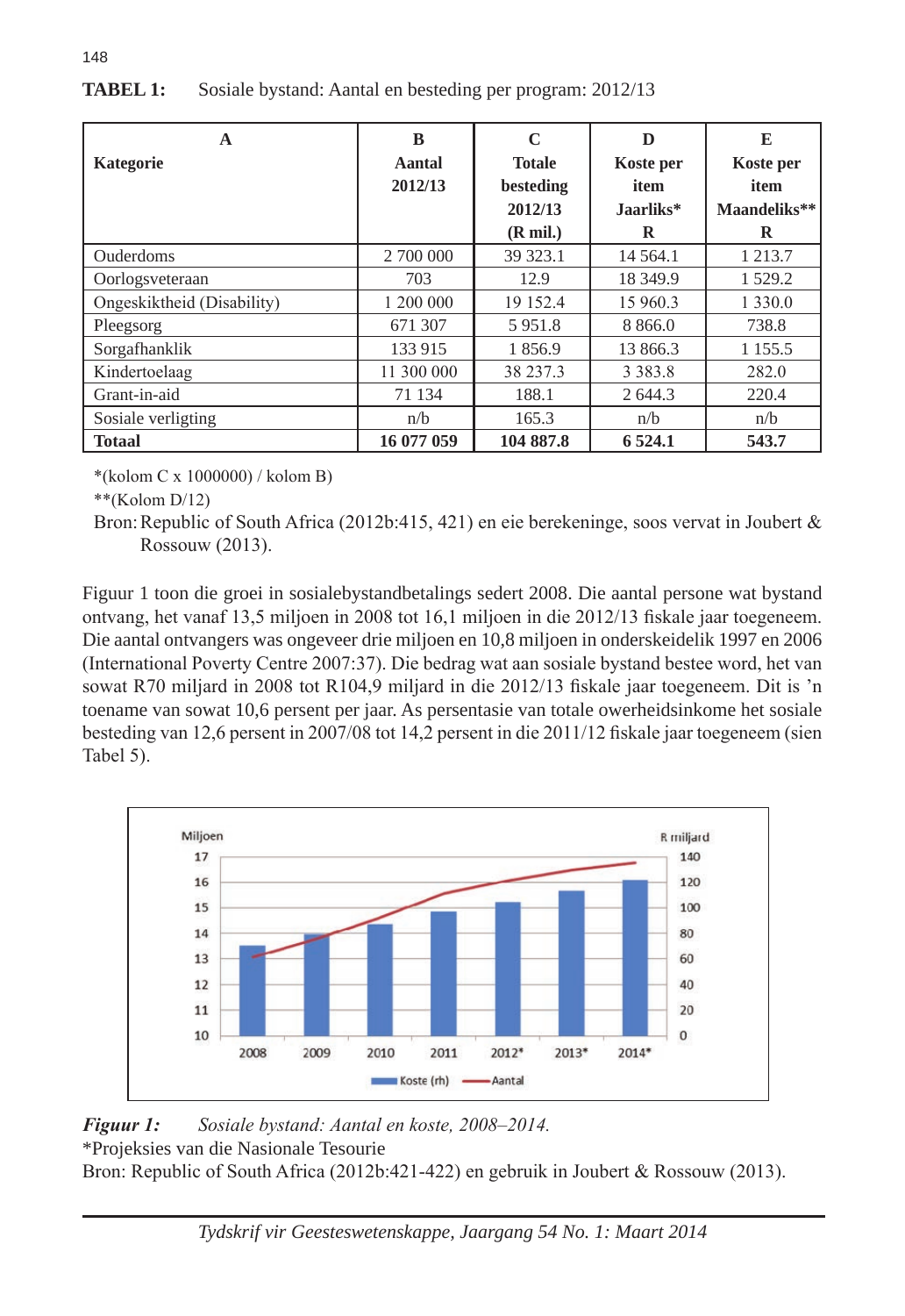Die ontleding in hierdie afdeling maak geen voorsiening vir die beoogde uitbreiding van ouderdomspensioene soos deur die Minister van Finansies op 27 Februarie 2013 aangekondig is nie. Die Minister het bloot gesê dat alle persone bo 60 vir ouderdomspensioene sal kwalifiseer, terwyl "... the old age grant means test<sup>4</sup> should be phased out by 2016, accompanied by offsetting revisions to tax structures ..." (Republic of South Africa 2013a). Daar is nie tans voldoende inligting beskikbaar om die toekomstige finansiële implikasies van hierdie voorstel te bereken nie.

Die International Poverty Centre (2007:39) het reeds in 2007 genoem dat die wesenlike toename in sosialebystandbetalings vanaf 2001 tot 2004 ongetwyfeld belangrike bydraes gelewer het om armoede en ongelykheid te bekamp, maar dat reële toenames in die betalings bo die inflasiekoers nie volhoubaar is nie. Die organisasie het ook sy kommer uitgespreek oor die feit dat dit fondse wegkanaliseer vanaf ander kritieke areas, insluitend gesondheidsorg en onderwys. Sedert 2004 het hierdie probleem groter geword soos uit die ontleding in hierdie artikel blyk.

Ook kommerwekkend, alhoewel dit buite die bestek van hierdie ontleding val, is of die sosialebystandbetalings werklik aangewend word vir die doel waarvoor dit uitbetaal word. Onlangse navorsing (Coetzee 2013:448) het bevind dat alhoewel daar sommige statistiese bewyse is dat kindertoelae 'n positiewe uitwerking op kinders se lewens het, die geraamde waardes klein is, en dat dit nie 'n duidelike bewys lewer dat die oordragbetalings wel bestee word om kinders se welstand te verbeter nie.

Die rol van die laaste twee dekades se talle nasionale ontwikkelingsplanne om die aantal persone wat van sosialebystandbetalings afhanklik is, te verminder (beperk), moet ook in oënskou geneem word. Die mees onlangse Nasionale Ontwikkelingsplan verduidelik dat: "(a)ccess to public employment opportunities provides a bridge between social grants and the sustainable employment envisaged in the New Growth Path, creating a mechanism that allows unemployed people to become a productive part of the economy while structural changes required to create sustainable employment take effect" (Republic of South Africa 2011b: 334). Die dokument noem dat openbare werkskeppingsprogramme tot op hede sowat 3 tot 6 persent van werkloses bereik het. Dit gee ook teikens wat verlang dat die programme se reikwydte verbreed word na gemiddeld 30 tot 50 persent van werkloses teen 2014 en dat dit teen 2020, of vroeër, sowat 2 miljoen persone per jaar moet dek (Republic of South Africa 2011b:335). Die dokument is egter vaag, met die uitsondering van die Uitgebreide Publieke Werkskeppingsprogram ("Expanded Public Works Programme"), oor hoe die teikens bereik sal word, wat die indruk skep dat die teikens ooroptimisties is. Dit is dus nodig om hiervan kennis te neem, maar dit is baie moeilik om enige invloed by hierdie navorsing se vooruitskattings by te werk.

### **3. VERGOEDINGSREKENING VAN DIE SUID-AFRIKAANSE REGERING**<sup>5</sup>

Tussen 2008 en 2012 het totale indiensneming in die staatsdiens (sentrale regering en provinsiale regerings) met 13 persent toegeneem, soos blyk uit Tabel 2. Die groei in indiensneming in die sentrale regering was 9,2 persent en 14,6 persent in die provinsiale regerings oor hierdie tydperk.

149

<sup>4</sup> Die Tesourie definieer die konsep as 'n metode om te bepaal of 'n persoon vir staatshulp kwalifiseer (Republic of South Africa 2012b: 210). SASSA (South African Social Security Agency) verduidelik verder dat 'n persoon wat vir 'n sosialetoegif aansoek doen, se inkomste en bates ontleed word om te bepaal of die persoon se vermoëns ("means") onder 'n bepaalde bedrag is (Republic of South Africa 2014:6).

<sup>5</sup> Hierdie afdeling is gebaseer op Breytenbach & Rossouw (2013).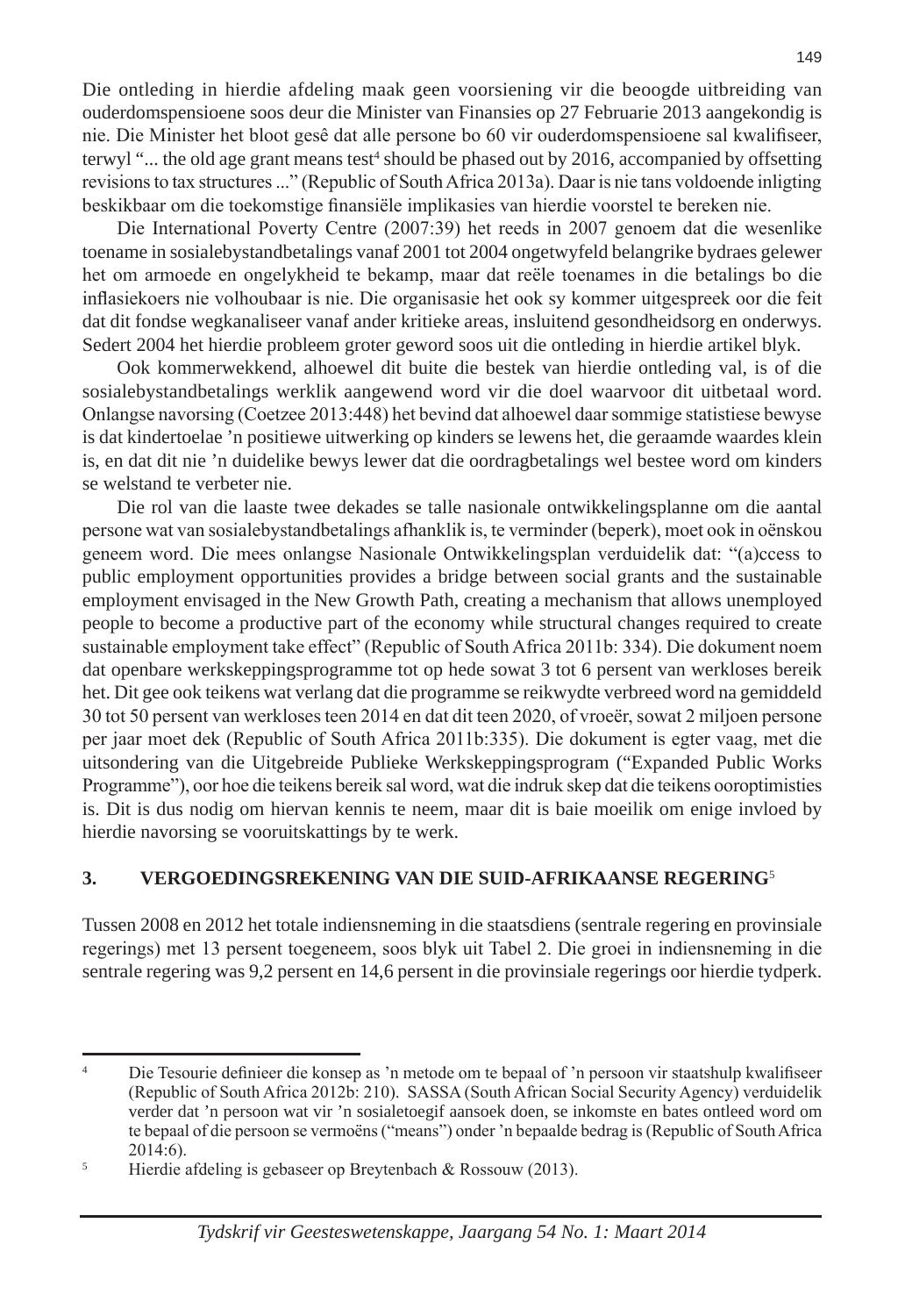|            | <b>Sentrale regering</b> | <b>Provinsiale regerings</b> | <b>Totaal</b> |
|------------|--------------------------|------------------------------|---------------|
| 31/03/2008 | 405 805                  | 938 173                      | 1 343 978     |
| 31/03/2009 | 418 879                  | 967 740                      | 1 386 619     |
| 31/03/2010 | 410 051                  | 1 006 793                    | 1416844       |
| 31/03/2011 | 427 281                  | 1 047 990                    | 1 475 271     |
| 31/03/2012 | 443 199                  | 1 075 515                    | 1 5 1 8 7 1 4 |

# **TABEL 2:** Staatsdiensindiensneming, 31 Maart 2008 tot 31 Maart 2012

Bronne: Breytenbach & Rossouw (2013); Republic of South Africa (2011c); Suid-Afrikaanse Reserwebank.

Die ontleding in Tabel 3 toon dat staatsdiensvergoeding met 76,1 persent vanaf 31 Maart 2008 tot 31 Maart 2012 gegroei het. <sup>6</sup> Dit is 'n gemiddelde toename van 15,2 persent per jaar. Die sentrale regering se vergoedingsrekening het teen 13,4 persent per jaar oor hierdie tydperk gestyg, terwyl die toename in die provinsiale regerings se vergoedingsrekening 16 persent per jaar was.

| <b>TABEL 3:</b><br>Staatsdiensvergoeding, 31 Maart 2008 tot 31 Maart 2012 (R miljard) |  |
|---------------------------------------------------------------------------------------|--|
|---------------------------------------------------------------------------------------|--|

|            | <b>Sentrale regering</b> | <b>Provinsiale regerings</b> | <b>Totaal</b> |
|------------|--------------------------|------------------------------|---------------|
| 31/03/2008 | 56,82                    | 120,57                       | 177,39        |
| 31/03/2009 | 64.61                    | 146.05                       | 210,66        |
| 31/03/2010 | 71,05                    | 171,51                       | 242,56        |
| 31/03/2011 | 80.90                    | 195,26                       | 276,16        |
| 31/03/2012 | 93,86                    | 218,56                       | 312,42        |

Bronne:Suid-Afrikaanse Reserwebank en eie berekeninge.

As persentasie van totale owerheidsinkome het owerheidsvergoeding vanaf 31,7 persent in 2007/08 tot 42,2 persent in die 2011/12 fiskale jaar toegeneem. Die ontleding van Breytenbach en Rossouw (2013) toon aan dat die toename in die owerheid se vergoedingsrekening toeskryfbaar is aan:

• inflasie;

150

- struktuurveranderings in staatsdiensvergoeding met veral groter vergoedingstoenames vir senior personeel;
- groei in staatsdiensindiensneming op nasionale en provinsiale vlak; en
- toename in vergoeding weens kerfverhogings, posvlakverhogings en bevorderings (wat senior aanstellings van buite weens onder meer 'n uitbreiding in die aantal staatsdepartemente insluit).

<sup>6</sup> Tabel 3 rapporteer slegs die vergoeding van staatsamptenare in die sentrale regering en provinsiale regerings en is nie vergelykbaar met die begrotingspos, Compensation of employees (vergoeding van werknemers) in die jaarlikse *Budget Review* van die Nasionale Tesourie nie (sien byvoorbeeld Republic of South Africa 2012a).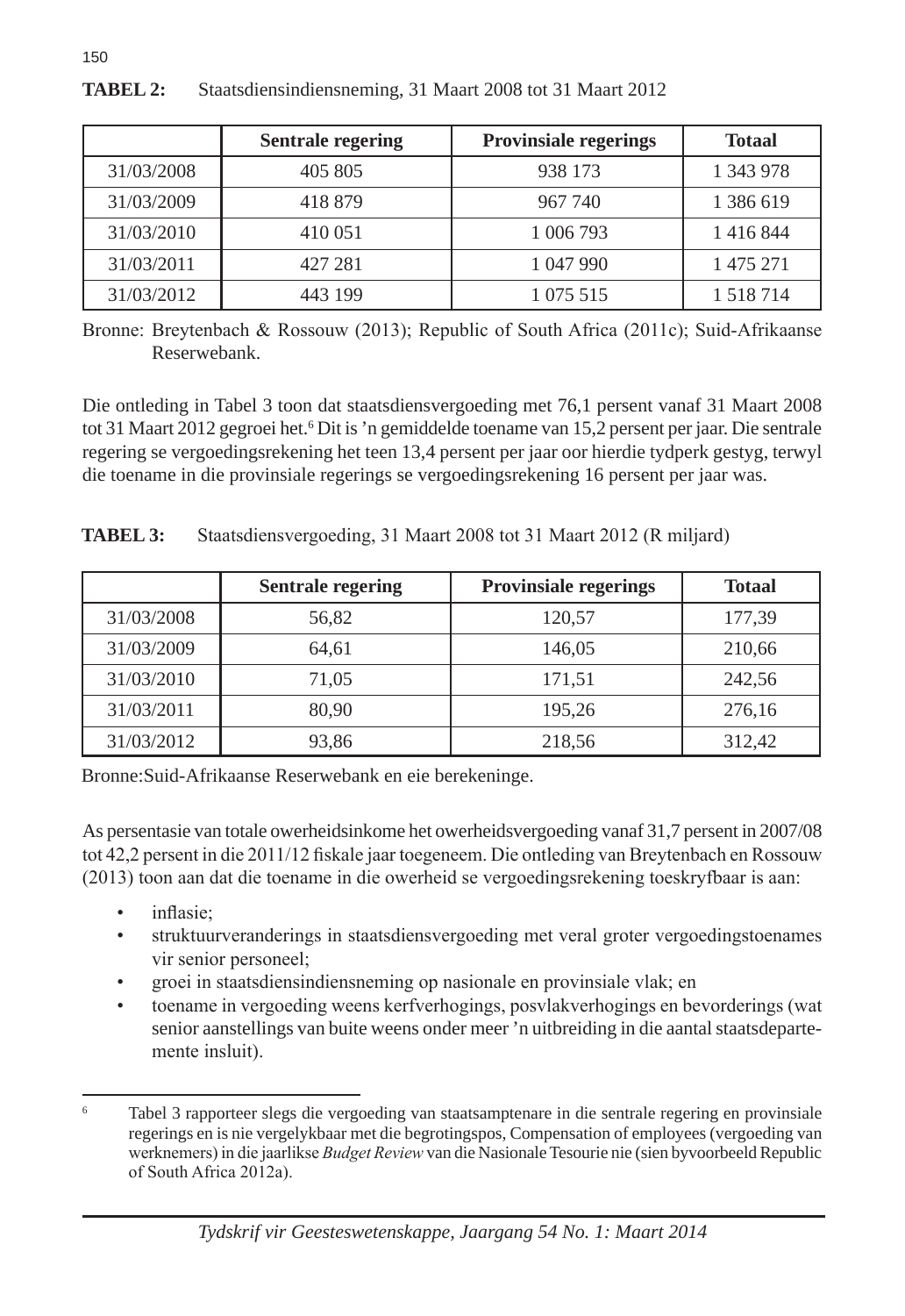### **4. OWERHEIDSINKOME IN SUID-AFRIKA**

Hierdie afdeling gee 'n oorsig van Suid-Afrikaanse owerheidsinkome en die verspreiding van die belastinglas waaruit hierdie inkome gevorder word. Totale inkome vir die 2012/13 fiskale jaar beloop R814,1 miljard. Hierdie syfer is bereken voor nie-belastinginkome en aftrekking van Suid-Afrikaanse Doeane-unie-oorbetalings. Die syfer is opgedateer ná die Minister van Finansies, mnr Pravin Gordhan, se mediakonferensie op 2 April 2013 in Pretoria oor die Suid-Afrikaanse Inkomstediens se belastinginvorderingsresultate vir die 2012/13 fiskale jaar. 'n Volledige uiteensetting kan in Tabel 4 gesien word. Figuur 2 toon die relatiewe bydraes van verskillende inkomebronne tot hierdie totaal aan, en Tabel 4 ontleed die werklike inkome wat van elkeen van hierdie bronne gevorder word.

Persoonlike inkomstebelasting is die vernaamste enkele belastingbron van die owerheid, en word deur 6 177 050 belastingpligtige individue betaal (Republic of South Africa 2013b:150). Daar was ook 326 649 trusts, wat saam met individue gereken word as belastingbetalers (hierdie inligting is bevestig per e-pos korrespondensie van me. Cristina da Silva van die Suid-Afrikaanse Inkomstediens se Belastingstatistiekafdeling, op 12 Februarie 2013). Inkomstebelasting is gedurende die Eerste Wêreldoorlog (d.i. 1914–1918) vir die eerste keer in Suid-Afrika ingestel (Rossouw [S.a.]). Die koers was 2,5 persent op alle inkomste, hoewel die destydse Minister van Finansies, Sir David Graaff, ten tye van die aankondiging van hierdie belasting verklaar het dat persoonlike inkomstebelasting 'n tydelike maatreël was om owerheidsinkome in te vorder vir die oorlogspoging (Rossouw [S.a.]).

In teorie is alle persone wat inkomste verdien, belastingpligtig, maar in die praktyk het die toepassing van 'n primêre belastingkorting (R11 440 vir diegene onder ouderdom 65 in die 2012/13 fiskale jaar) tot gevolg dat sekere lae-inkomsteverdieners geen belasting betaal nie. In die 2012/13 fiskale jaar was die belastingdrempel 'n jaarlikse inkomste van R63 556 vir diegene onder 65, omdat die primêre korting tot op hierdie inkomstevlak groter as die belastingplig was. Dit het tot gevolg dat bykans 4,8 miljoen individue wat inkomste verdien, geen persoonlike inkomstebelasting betaal nie. Een rede hiervoor is dat dit belastingadministrasie makliker maak.



| Figuur 2: | Owerheidsinkome volgens inkomebron: 2012/13.                                     |
|-----------|----------------------------------------------------------------------------------|
| Nota:     | Persentasie bydrae per inkomebron is uitgewerk op die subtotaal van staatsinkome |
|           | van R814,1 miljard. Sien Tabel 4 in dié verband.                                 |
| Bron:     | Republic of South Africa (2013b).                                                |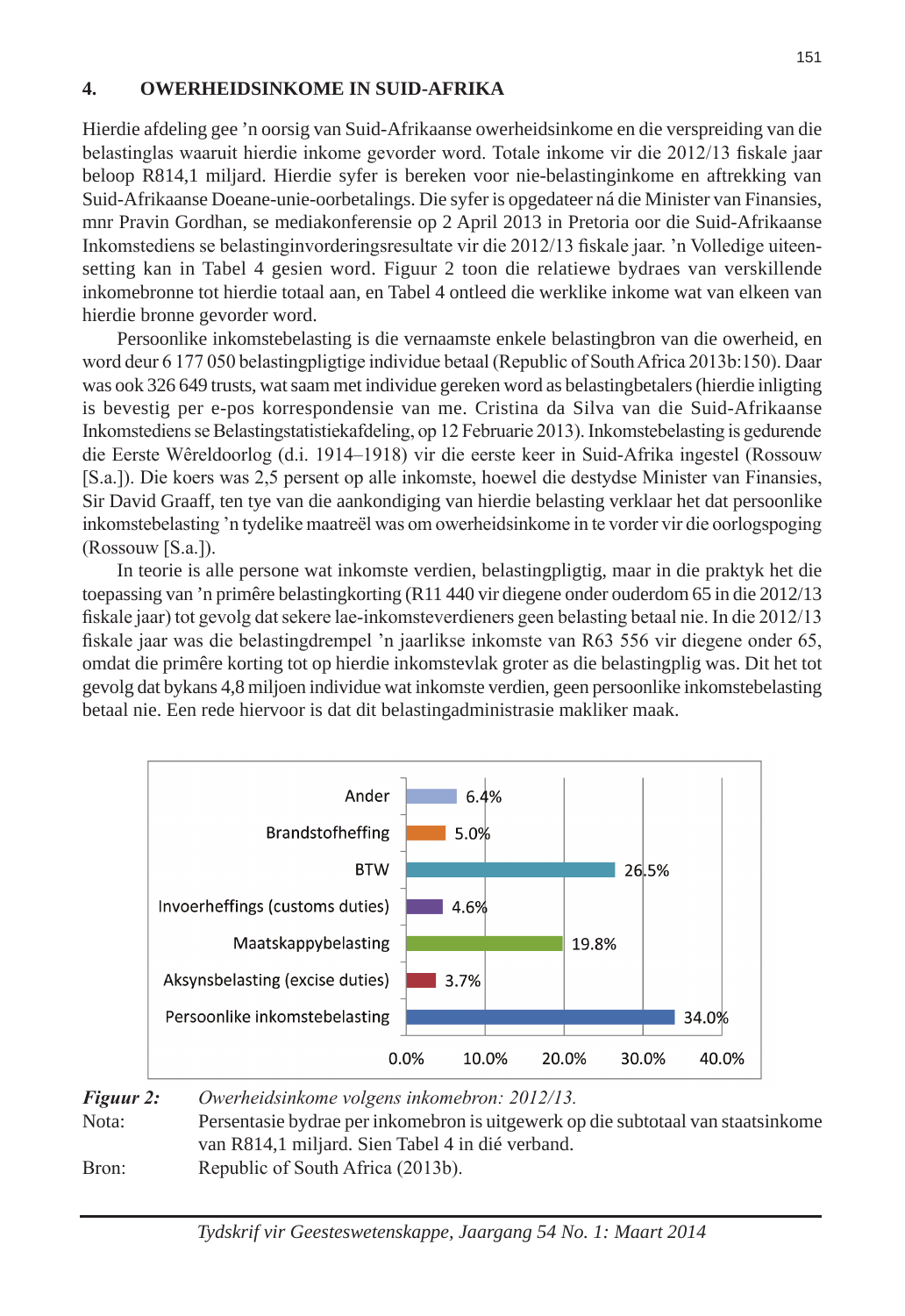Ten spyte van bogenoemde effek van die primêre korting is die aantal belastingbetalers steeds skeef na die laerinkomstekant verdeel. Die grootste aantal belastingbetalers (43,9 persent van die totaal) verdien tussen R160 001 en R260 000 per jaar, terwyl 95 persent van persoonlikeinkomstebelastingbetalers 'n belasbare inkomste van minder as R600 000 per jaar verdien (Republic of South Africa 2012a:50). Dit is egter belangrik om daarop te let dat met betrekking tot die bedrag belasting betaalbaar, die verhouding weer skeef na die hoërinkomstekant verdeel is. Dit beteken dat alhoewel individue wat meer as R600 000 belasbare inkomste per jaar verdien slegs sowat 4,5 persent van die aantal belastingbetalers verteenwoordig, hulle in werklikheid 37,3 persent van totale persoonlike inkomstebelasting bydra. Sowat 277 550 belastingbetalers (omtrent 4,5 persent) het genoeg verdien om die maksimum marginale inkomstebelastingkoers van 40 persent op jaarlikse belasbare inkomste bo R617 000 in die 2012/13 fiskale jaar te betaal.

BTW is die tweede belangrikste bron van owerheidsinkome. BTW is in die 2012/13 fiskale jaar teen 'n koers van 14 persent op die toegevoegde waarde van bykans alle produkte en dienste gehef. In die praktyk beteken dit dat die verbruiker 14 persent BTW betaal op alle produkte en dienste wat aangekoop word. Daar is enkele interessante uitsluitings van BTW, byvoorbeeld goue munte en boetes. Hierdie uitsluitings word egter tot 'n minimum beperk om die integriteit van die BTW-basis te beskerm. In die praktyk beteken dit dat alle verbruikers tot hierdie belasting bydra.

Maatskappybelasting, die derde belangrikste vorm van belasting, word deur geregistreerde maatskappye betaal. Daar was in die 2012/13 fiskale jaar 2 078 182 maatskappye. Alle maatskappye wat 'n belasbare wins toon, betaal maatskappybelasting. Die belastingkoers vir maatskappye is 28 persent op hul belasbare wins.

Al die ander belastingbronne tesame (aksynsbelasting, brandstofheffings, invoerheffings en ander, wat onder meer dividendbelasting, boedelbelasting, geskenkebelasting en so meer insluit), het in die 2012/13 fiskale jaar 19,7 persent van totale owerheidsinkome gelewer. Hierdie is indirekte

| <b>Inkomebron</b>                                                         | <b>Bedrag</b> |
|---------------------------------------------------------------------------|---------------|
| Persoonlike inkomstebelasting                                             | 276,8         |
| Belasting op toegevoegde waarde                                           | 215,5         |
| Maatskappybelasting                                                       | 161,1         |
| Aksynsbelasting*                                                          | 30,5          |
| Brandstofheffing                                                          | 40,5          |
| Invoerheffings ("customs duties")                                         | 37,6          |
| Ander** (by. dividendbelasting, boedelbelasting, geskenkebelasting, ens.) | 52,1          |
| Subtotaal                                                                 | 814,1         |
| Nie-belastinginkome                                                       | 14,5          |
| Minus SADU-oorbetalings                                                   | $-42,2$       |
| Totaal                                                                    | 786,4         |

**TABEL 4:** Staatsinkome per inkomebron, 2012/13 (R miljard)

\* Spesifieke plus ad valorem aksynsbelastings

\*\* Balanserende item

Bronne: Republic of South Africa (2013b:150); Republic of South Africa (2013c)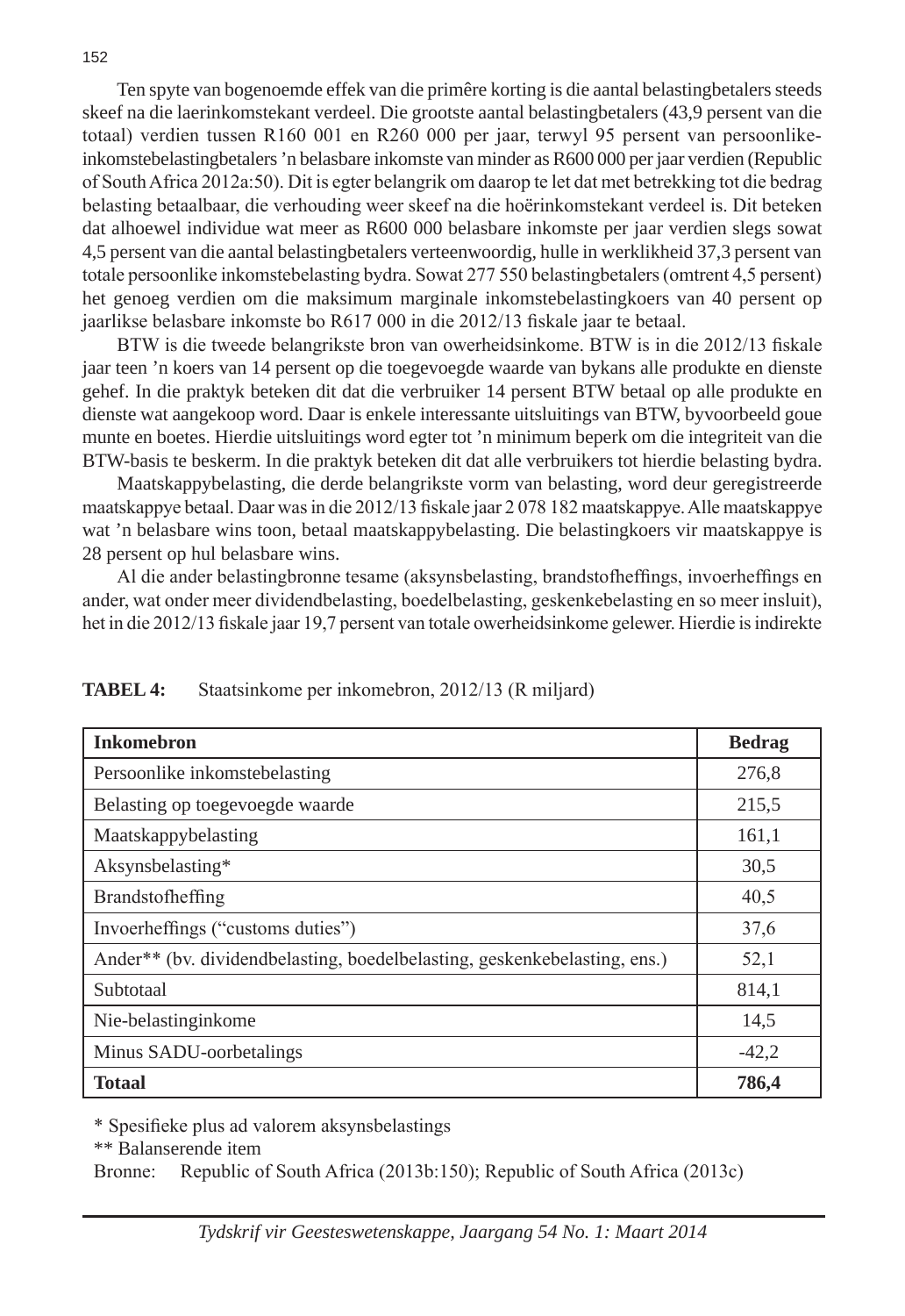belastings en kan streng gesproke grootliks deur verbruikers vermy word, afhangend van hul bestedingspatrone, met die uitsondering van boedelbelasting, wat gehef word op erflatings bo R3,5 miljoen aan persone anders as eggenotes of lewensmaats. So byvoorbeeld sal verbruikers wat nie motors besit nie, nie tot die brandstofheffing bydra nie. Diegene wat nie alkohol of tabak gebruik nie, sal nie aksynsbelasting op hierdie produkte betaal nie. Dit is dus bykans onmoontlik om die aantal verbruikers te bepaal wat tot hierdie belastings bydra.

# **5. MOONTLIKHEDE OM DIE FISKALE AFGROND TE VERHOED**

# **5.1 Omvang van die probleem**

Die ontledings in afdeling twee en drie bevestig skerp groei in sosiale besteding en owerheidsvergoeding, soos Tabel 5 aantoon. Gesamentlik het besteding in hierdie twee bestedingskategorieë met 13,6 persent gemiddeld per jaar sedert 2008 toegeneem.

Gedurende die 2007/08 fiskale jaar het sosialebystandbetalings en owerheidsvergoeding gesamentlik sowat R248,1 miljard (44,3 persent van owerheidsinkomste) beloop. Teen die einde van die 2011/12 fiskale jaar<sup>7</sup> het die twee items gesamentlik reeds sowat R417,3 miljard (56,4 persent van owerheidsinkome) beloop.

|                                                            | <b>Sosiale</b><br>besteding | Owerheids-<br>vergoeding | <b>Totaal</b> |
|------------------------------------------------------------|-----------------------------|--------------------------|---------------|
| Totale nominale groei:<br>2007/8 tot 2011/12 fiskale jare  | 48,3                        | 76,1                     | 68,2          |
| Jaarlikse gemiddelde nominale groei                        | 9,6                         | 15,2                     | 13.6          |
| Jaarlikse gemiddelde reële groei                           | 3,7                         | 9,3                      | 7,7           |
| 2008-besteding as persentasie van<br>totale inkome in 2008 | 12,6                        | 31,7                     | 44.3          |
| 2012-besteding as persentasie van<br>totale inkome in 2012 | 14.2                        | 42.2                     | 56,4          |

| <b>TABEL 5:</b> | Ontleding van sosiale besteding en owerheidsvergoeding sedert 2008 (%) |  |  |
|-----------------|------------------------------------------------------------------------|--|--|
|                 |                                                                        |  |  |

Bronne: Republic of South Africa (2012b:421-422); Suid-Afrikaanse Reserwebank; eie berekeninge.

Vir doeleindes van vooruitskatting in hierdie afdeling word aanvaar dat reële ekonomiese groei in Suid-Afrika gemiddeld 4 persent (gedurende die jare 2012–2017), 3,8 persent (2018–2030) en 2,7 persent (2031–2050) per jaar sal beloop. Hierdie syfers is gebaseer op die vooruitskattings deur die Organisasie vir Ekonomiese Samewerking en Ontwikkeling (OECD) vir die tydperk 2012–2050, soos in Tabel 6 uiteengesit.

<sup>7</sup> In hierdie geval word die 2011/12 fiskale jaar se syfers gebruik omdat volledige vergelykende syfers nog nie beskikbaar is nie.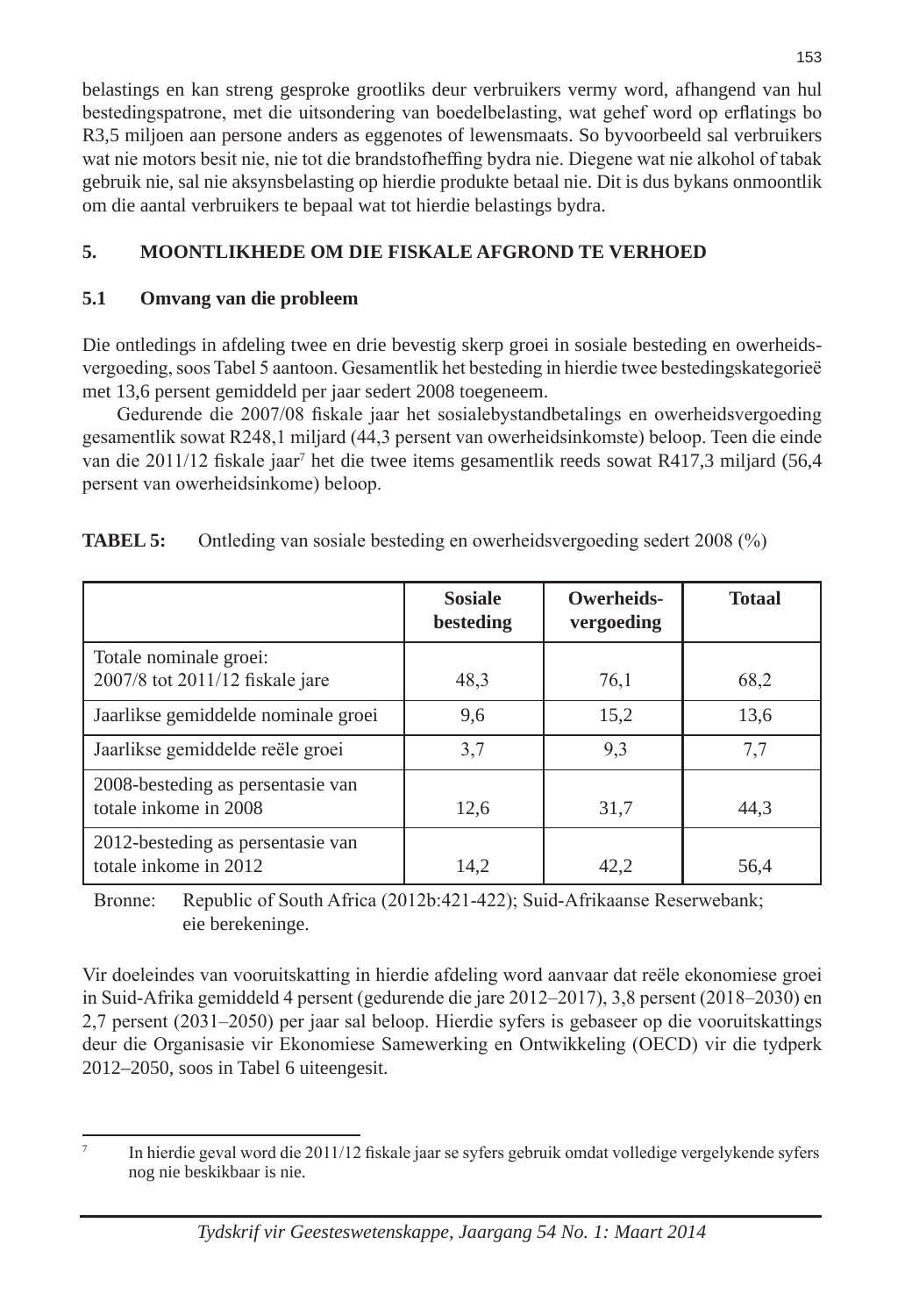| <b>Periode</b> | Wêreld | Suid-Afrika |
|----------------|--------|-------------|
| 2012 tot 2017  | 3.4    | 4.0*        |
| 2018 tot 2030  | 3.3    | 3.8         |
| 2031 tot 2050  | ⊿ י    |             |

**TABEL 6:** Groeivooruitskattings vir die wêreld en Suid-Afrika: 2012–2050 (%)

\* Hierdie is 'n optimistiese projeksie, gegewe dat Suid-Afrika se ekonomiese groeikoers in 2012 slegs 2,5 persent beloop het.

Bron: OECD (2012).

154

'n Gemiddelde inflasiekoers van 5,9 persent per jaar is vir die berekenings gebruik. Hierdie aanname is gebaseer op die werklike gemiddelde Suid-Afrikaanse inflasiekoers vir die tydperk 2002–2011 (sien Figuur 3).



*Figuur 3: Suid-Afrika se inflasiekoers: 2002–2011.*  Bron: South African Reserve Bank (2012).

Selfs met 'n nominale groei in owerheidsinkome van 9,9 persent (gedurende die jare 2012–2017), 9,7 persent (2018–2030) en 8,6 persent (2031–2050) per jaar, beteken dit dat hierdie twee bestedingskategorieë teen 2026 reeds 100,4 persent van owerheidsinkome in beslag sal neem<sup>8</sup> as die historiese groeineigings in hierdie bestedingskategorieë voortduur. Dit beteken dat Suid-Afrika 'n fiskale afgrond in die gesig staar aangesien daar geen owerheidsinkome oor sal wees vir ander bestedingskategorieë nie. Hierdie tendense word grafies uitgebeeld in Figuur 4.

<sup>8</sup> Nominale syfers word deurgaans gebruik, omdat die historiese syfers in nominale terme beskikbaar is en dus makliker vergelykbaar is met nominale, eerder as reële projeksies. Dieselfde gevolgtrekkings word egter bereik wanneer reële projeksies gemaak word.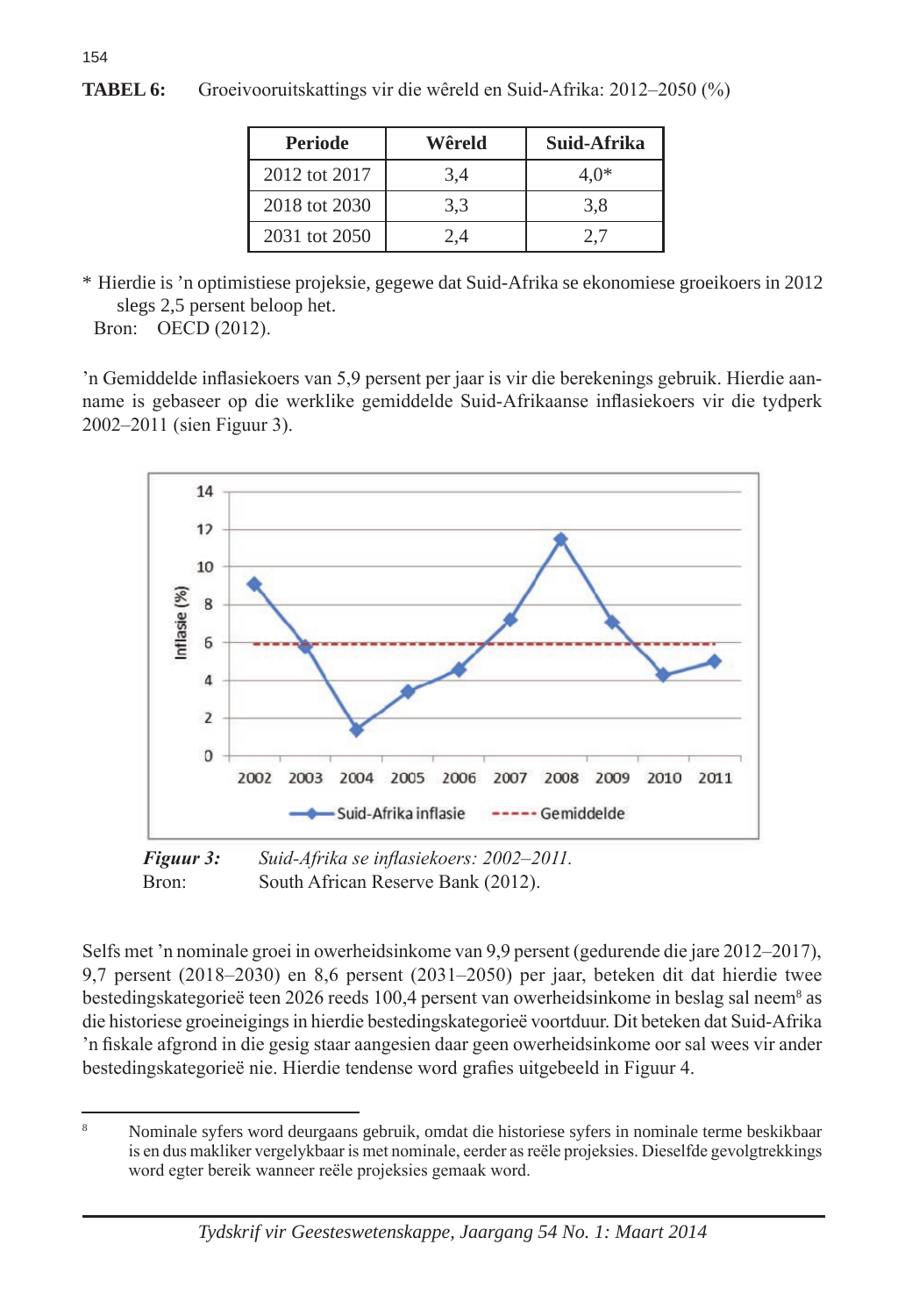

### \* Vooruitskattings

*Figuur 4: Sosiale besteding en owerheidsvergoeding teenoor owerheidsinkome, R miljard* Bronne: Republic of South Africa (2012b:421-522); Suid-Afrikaanse Reserwebank, Republic of South Africa (2011c); eie berekeninge.

#### **5.2 Oplossing van die probleem**

Die vraag is gevolglik in watter mate die owerheid belastings eenmalig struktureel kan verhoog om meer owerheidsinkome te voorsien. Vir hierdie doel word die inkomebronne wat in 'n vorige afdeling gebruik is, ontleed. Die bedrae wat bereken word, is geldig vir die 2012/13 fiskale jaar, en sal uiteraard ook groei teen die verwagte inflasieaangepaste koerse soos hierbo verduidelik, met ander woorde 9,9 persent (gedurende die jare 2012–2017), 9,7 persent (2018–2030) en 8,6 persent (2031–2050) per jaar.

Persoonlike inkomstebelasting kan byvoorbeeld struktureel verhoog word deur twee bykomende marginale belastingkerwe by te voeg. Die persoonlike inkomstebelastingtabel kan hersien word om vir hierdie twee bykomende kerwe voorsiening te maak. Sien tabel 7 vir 'n uiteensetting hiervan.

Die twee bykomende kerwe sal 102 050 belastingbetalers (sowat 1,7 persent van die belastingbetalers) aan hoër persoonlike inkomstebelasting onderwerp, met 'n aanname dat hoër belasting nie tot minder werkure en dus laer belasbare inkomste sal lei nie. Beskikbare data (Republic of South Africa 2011d:34) vir 2010 toon aan dat die verhouding van aantal belastingbetalers in die belasbare inkomstekategorieë vir R1 000 001 tot R2 000 000 teenoor R2 000 001+, ongeveer 80:20 is (d.i. 80 persent tussen R1 000 001 tot R2 000 000 en 20 persent vir R2 000 001+). Die verhouding lyk egter heelwat anders wat die bydrae tot belasbare inkomste van die kategorieë betref, met 'n verhouding nader aan 50:50. In hierdie groep word 50 persent van die inkomstebelasting betaal deur persone met 'n belasbare inkomste tussen R1 000 001 tot R2 000 000 en 50 persent deur diegene met 'n belasbare inkomste bo R2 000 001.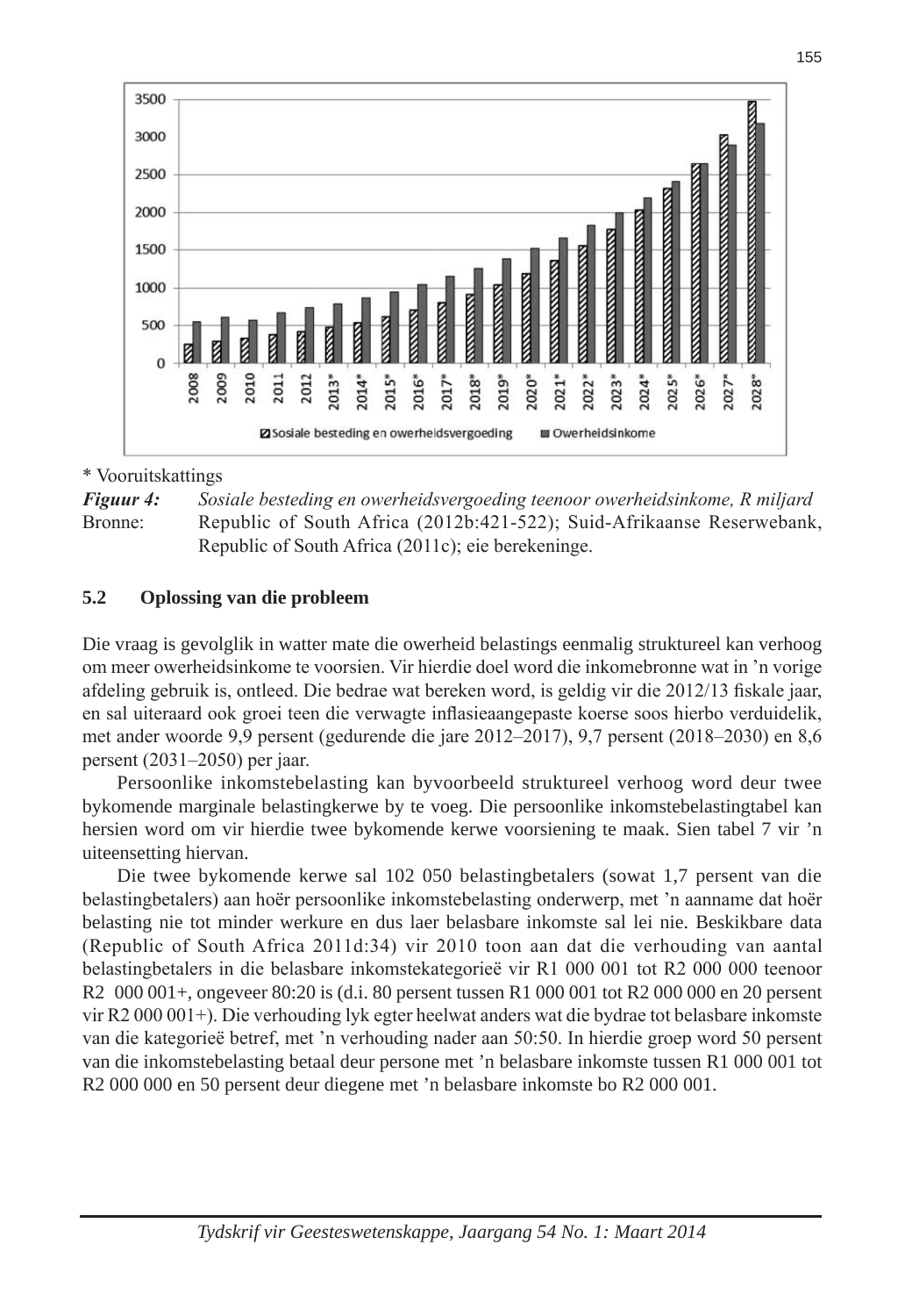| <b>Belasbare inkomste, Rand</b> | <b>Belasting betaalbaar</b>                           |
|---------------------------------|-------------------------------------------------------|
| $0 - 160000$                    | 18 persent                                            |
| $160001 - 250000$               | R28 800 plus 25 persent van die bedrag bo 160 000     |
| $250001 - 346000$               | R51 300 plus 30 persent van die bedrag bo R250 000    |
| $346001 - 484000$               | R80 100 plus 35 persent van die bedrag bo R346 000    |
| $484001 - 617000$               | R128 400 plus 38 persent van die bedrag bo R484 000   |
| $617001 - 1000000$              | R178 940 plus 40 persent van die bedrag bo R617 000   |
| $1000001 - 2000000$             | R332 140 plus 45 persent van die bedrag bo R1 000 000 |
| $2000001+$                      | R782 140 plus 50 persent van die bedrag bo R2 000 000 |

156

Kortings: Primêr: R11 440; Sekondêr (bykomend vir persone ouer as 65): R6 390; Tersiêr (bykomend vir persone ouer as 75): R2 130.

Bron: Republic of South Africa (2013b); eie berekenings vir belasbare inkomste meer as R1 000 000.

Geraamde inkomstedata is slegs beskikbaar vir die totale gros van bokant R 1 000 000 en toon aan dat sowat R71,8 miljard (of 26 persent) van die totale geraamde R276,8 miljard aan persoonlike inkomstebelasting uit hierdie groep belastingbetalers afkomstig is (Republic of South Africa 2012a:50). Deur die 50:50 belasbare inkomsteverhouding te gebruik, kan 'n aanname gemaak word dat ongeveer R35,9 miljard (d.i. 50 persent van R71,8 miljard) deur elk van die twee groepe belastingbetalers bygedra word. Tabel 8 toon aan in watter mate die voorgestelde bykomende inkomstebelastingkerwe op inkomste bo R1 000 000 en R2 000 000 tot addisionele inkomste vir die staat kan bydra.

Die berekenings in Tabel 8 is gebaseer op streng aannames en verteenwoordig nie 'n volledige belastingberekening per individu nie. Sien 'n meer omvattende ontleding hiervan in die bylaag.

Die bykomende inkomste uit hierdie hoër marginale belastingkoerse sal sowat R7,5 miljard vir 2012/13 bedra, gebaseer op die aannames. Dit is gelyk aan sowat 2,7 persent van die totale jaarlikse bydrae (R276,8 miljard) deur persoonlike-inkomstebelastingbetalers.

As 'n verdere bron van inkome vir die owerheid word BTW met een persentasiepunt vanaf 14 persent na 15 persent verhoog, en word aanvaar dat geen bykomende produkte van BTW vrygestel sal word nie. Dit is gelykstaande aan 'n 7,14 persent verhoging in die vlak van BTW. Dit sal owerheidsinkome met R15,4 miljard verhoog indien die 2012/13 BTW-inkome van R215,5 miljard as basis gebruik word. Weens die regressiewe aard (d.i. lae-inkomstegroepe word swaarder getref as hoë-inkomstegroepe) van BTW is dit egter onwaarskynlik dat hierdie roete in die praktyk gevolg sal word.

As die belastingkoers op maatskappye met drie persentasiepunte (sowat 10,7 persent) tot 31 persent verhoog word, sal dit aan die owerheid 'n bykomende bedrag van R17,3 miljard besorg.

Indien daar aanvaar word dat inkomste uit brandstofheffings en aksynsbelasting met 10 persent verhoog kan word, sal dit owerheidsinkome met 'n bykomende R7,2 miljard verhoog.

Weens verskeie beperkings (onder meer die Wêreldhandelsorganisasie, oftewel WTO – World Trade Organisation – en die verdeling van doeane-inkome kragtens die Suider-Afrikaanse Doeaneunie inkomeverdelingsooreenkoms) word aanvaar dat invoerheffings nie werklik tot meer owerheidsinkome kan bydra nie.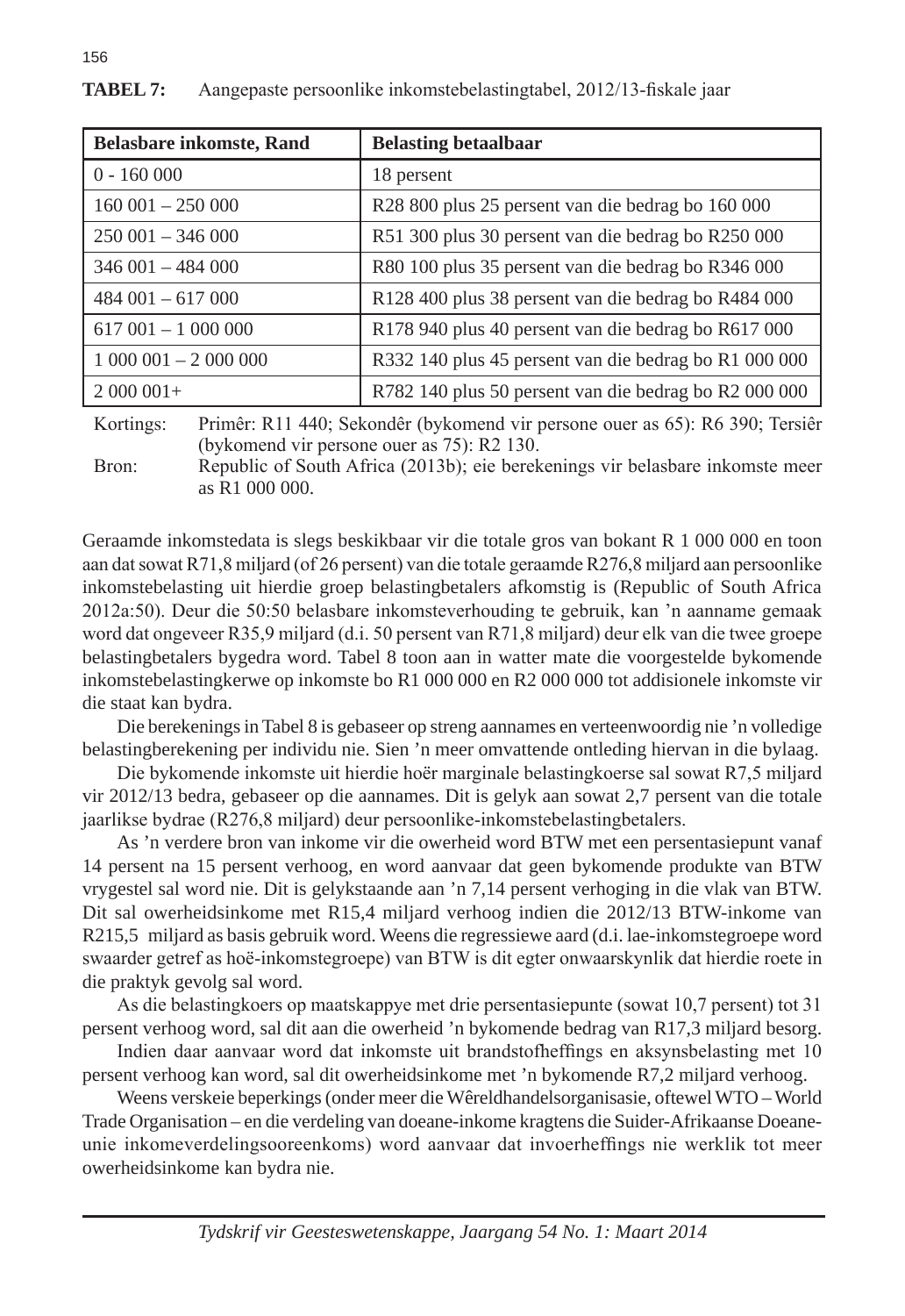| <b>Kategorie</b>                                 | <b>Belasbare inkomste,</b><br>$R1000000 -$<br>R <sub>2</sub> 000 000 | <b>Belasbare inkomste,</b><br>$R2000001+$     | <b>Totaal</b>     |
|--------------------------------------------------|----------------------------------------------------------------------|-----------------------------------------------|-------------------|
| Geraamde 2012/13-<br>bydrae (R miljard)          | $R35.9*$                                                             | $R35.9**$                                     | R71.8             |
| Teen 45%:<br>$R1000000 - 2000000$<br>(R miljard) | $5/40 = 12,5%$<br>12,5% x R9,7<br>$= R1.2$                           | $5/40 = 12,5%$<br>12,5% x R8,2<br>$= R1.0$    | R2,2              |
| Teen 50%:<br>$R2000001+$<br>(R miljard)          | N.v.t.                                                               | $10/40 = 25.0\%$<br>25,0% x R21,3<br>$=$ R5.3 | R <sub>5</sub> .3 |
| Addisionele inkomste<br>(R miljard)              | R1,2                                                                 | R <sub>6</sub> ,3                             | R7.5              |

**TABEL 8:** Bykomende inkomste vanweë die aangepaste marginale belastingkoersstruktuur

 \* Volledige aannames en berekeninge word in die bylaag verduidelik. Bronne: Republic of South Africa (2011d); eie berekeninge.

| <b>TABEL 9:</b> | Aangepaste staatsinkome per inkomebron, 2012/13 |  |
|-----------------|-------------------------------------------------|--|
|                 |                                                 |  |

| <b>Inkomebron</b>                    | <b>Bedrag voor</b><br>aanpassings<br>(R miljard) | Voorgestelde<br>aanpassing<br>inkome | <b>Addisionele</b><br><b>inkomste</b><br>(R miljard) | Bedrag na<br>aanpassings<br>(R miljard) |
|--------------------------------------|--------------------------------------------------|--------------------------------------|------------------------------------------------------|-----------------------------------------|
| Persoonlike<br>inkomstebelasting     | 276,8                                            | Marginale<br>koersaanpassings        | 7,5                                                  | 284,3                                   |
| Belasting op toege-<br>voegde waarde | 215,5                                            | Koers na 15%                         | 15,4                                                 | 230,9                                   |
| Maatskappybelasting                  | 161,1                                            | Koers na 31%                         | 17,3                                                 | 178,4                                   |
| Aksynsbelasting*                     | 30,5                                             | 10 persent ekstra                    | 3,1                                                  | 33,6                                    |
| <b>Brandstofheffing</b>              | 40,5                                             | 10 persent ekstra                    | 4,1                                                  | 44,6                                    |
| Doeaneheffings                       | 37,6                                             | N.v.t.                               | 0.0                                                  | 37,6                                    |
| Ander $**$                           | 52,1                                             | Belastingneutraal                    | 0.0                                                  | 52,1                                    |
| <b>Subtotaal</b>                     | 814,1                                            | N.v.t.                               | 47,4                                                 | 861,5                                   |
| Nie-belastinginkome                  | 14,5                                             | N.v.t.                               | N.v.t.                                               | 14,5                                    |
| Suid-Afrikaanse<br>Doeane-unie       | (42,2)                                           | N.v.t.                               | N.v.t.                                               | (42,2)                                  |
| <b>Totaal</b>                        | 786,4                                            | N.v.t.                               | 47,4                                                 | 833,8                                   |

\* Spesifieke plus ad valorem aksynsbelastings.

\*\* Sluit onder meer in dividendbelasting. boedelbelasting, geskenkebelasting, en nie-belastinginkome, asook 'n balanserende item.

Bron: Republic of South Africa (2012a:150).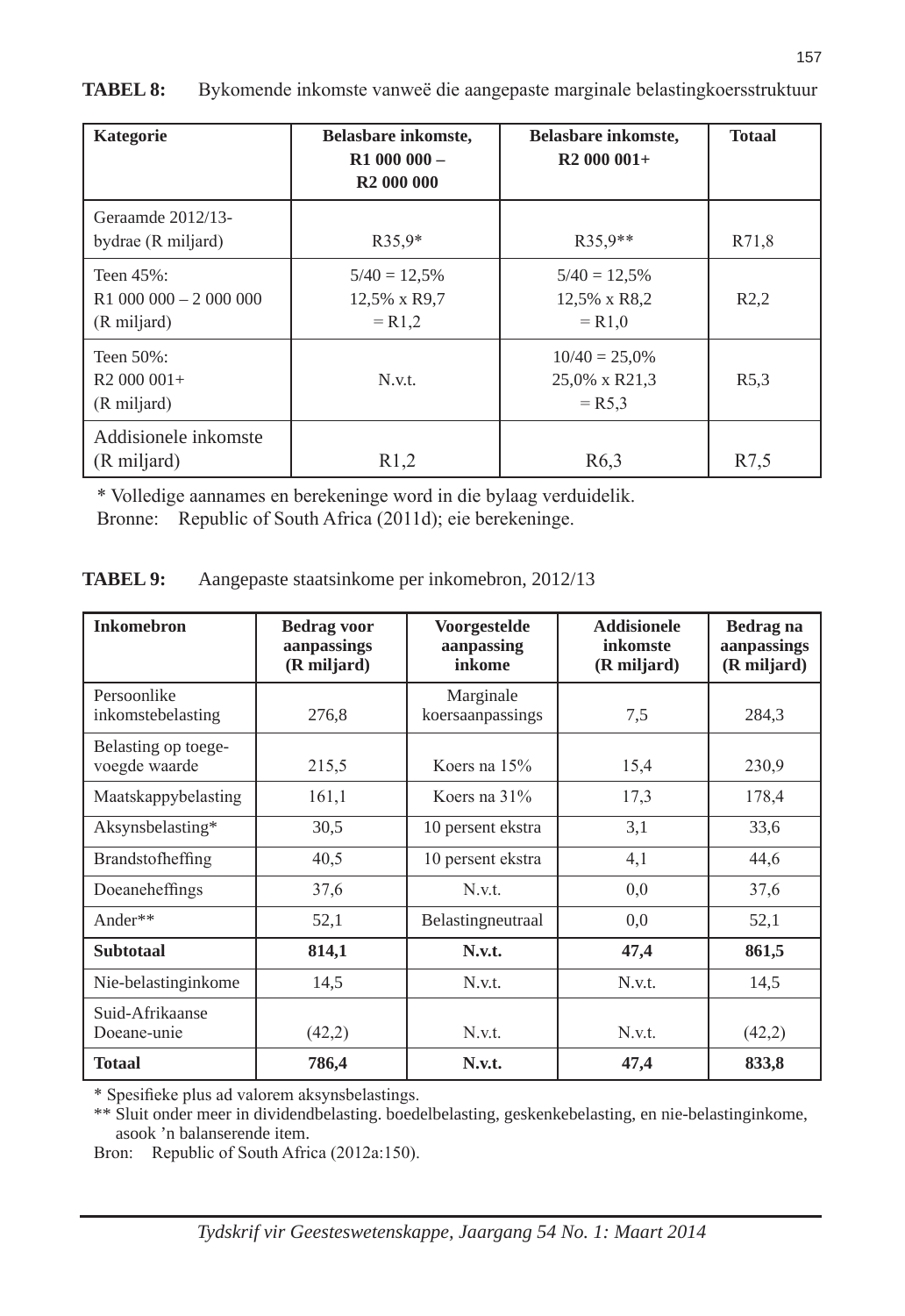Ander inkome, wat 'n verskeidenheid aspekte insluit, bied 'n interessante geleentheid vir 'n beleidsverandering, maar nie noodwendig vir bykomende owerheidsinkome nie. Hierdie inkomstekategorie sluit onder meer kapitaalwinsbelasting teen 13,3 persent, dividendterughoubelasting teen 15 persent en geskenke- en boedelbelasting teen 20 persent op individuele belastingbetalers in, hoewel daar in sekere gevalle minimum-kortings is voor die betrokke bedrae betaalbaar is. 'n Moontlike aanpassing kan die instelling van 'n eenvormige belastingkoers vir passiewe inkomste ("passive or unearned by means of selling labour") wees, wat dan 'n eenvormige koers sal impliseer vir kapitaalwinsbelasting, dividendterughoubelasting, geskenkebelasting en boedelbelasting, maar inderwaarheid dan ook rente-ontvangstes van individuele belastingbetalers moet insluit, wat immers ook 'n passiewe vorm van inkomste is. Vir doeleindes van hierdie artikel word aanvaar dat hierdie veranderings inkomsteneutraal sal wees.

Na hierdie veranderings sal owerheidsinkome struktureel (eenmalig) met R47,4 miljard (6,0 persent) verhoog, wat daarna volgens die projeksies wat in hierdie ontleding gebruik is, teen onderskeidelik 9,9 persent (gedurende die jare 2012–2017), 9,7 persent (2018–2030) en 8,6 persent (2031–2050) per jaar sal groei. Dit impliseer dat sosialebystandbetalings en owerheidsvergoeding teen 2028, eerder as teen 2026 soos voorheen bereken, alle inkomste van die owerheid sal absorbeer. Die fiskale afgrond verdwyn dus nie weens belastingverhogings nie, maar word bloot (vir slegs enkele jare) uitgestel.

### **6. SLOTOPMERKINGS EN GEVOLGTREKKINGS**

'n Ontleding van die owerheid se inkomebronne toon dat persoonlike inkomstebelasting, maatskappybelasting en BTW sowat 80 persent van totale owerheidsinkome verteenwoordig. Enige pogings om die owerheid se inkome bo die inflasiekoers en reële groeikoers van die ekonomie te verhoog, moet dus primêr op hierdie drie bronne fokus.

Sosiale bystand het sedert 2008 skerp toegeneem. Die verwagting is voorts dat hierdie neiging sal voortduur, wat ernstige vrae oor die volhoubare bekostigbaarheid van sosialebystandbetalings herbevestig. Terselfdertyd het owerheidsbesteding aan vergoeding ook skerp toegeneem en hierdie twee uitgaweposte beloop tesame sowat 56,4 persent van owerheidsinkome. As die huidige neigings voortduur, sal hierdie twee uitgaweposte teen 2026 alle owerheidsinkome absorbeer.

Moontlikhede om owerheidsinkome te verhoog bo die normale geprojekteerde nominale groei van 9,9 persent (gedurende die jare 2012–2017), 9,7 persent (2018–2030) en 8,6 persent (2031–2050) om vir groeiende uitgawes voorsiening te maak, toon dat hierdie veranderings owerheidsinkome struktureel (eenmalig) met R47,4 miljard (6,0 persent) kan verhoog. Dit impliseer dat sosialebystandbetalings en owerheidsvergoeding teen 2028, eerder as teen 2026 soos voorheen bereken, alle inkome van die owerheid sal absorbeer. 'n Verhoging in die marginale belastingkoers vir inkome bo R2 000 000 na 72 persent (sien die bylaag) sal bloot die fiskale afgrond met een verdere jaar tot 2029 uitstel.

Hierdie ontleding toon dat Suid-Afrika oor die langtermyn 'n fiskale afgrond in die gesig staar as die huidige bestedingsneigings en die opnamekoers van sosiale toelaes voortduur. Die ontleding in hierdie artikel dui aan dat daar nog tyd is om hierdie afgrond te vermy, maar dan moet die regering die moed aan die dag lê om drastiese stappe in belang van die land, eerder as in belang van die regerende party, te neem.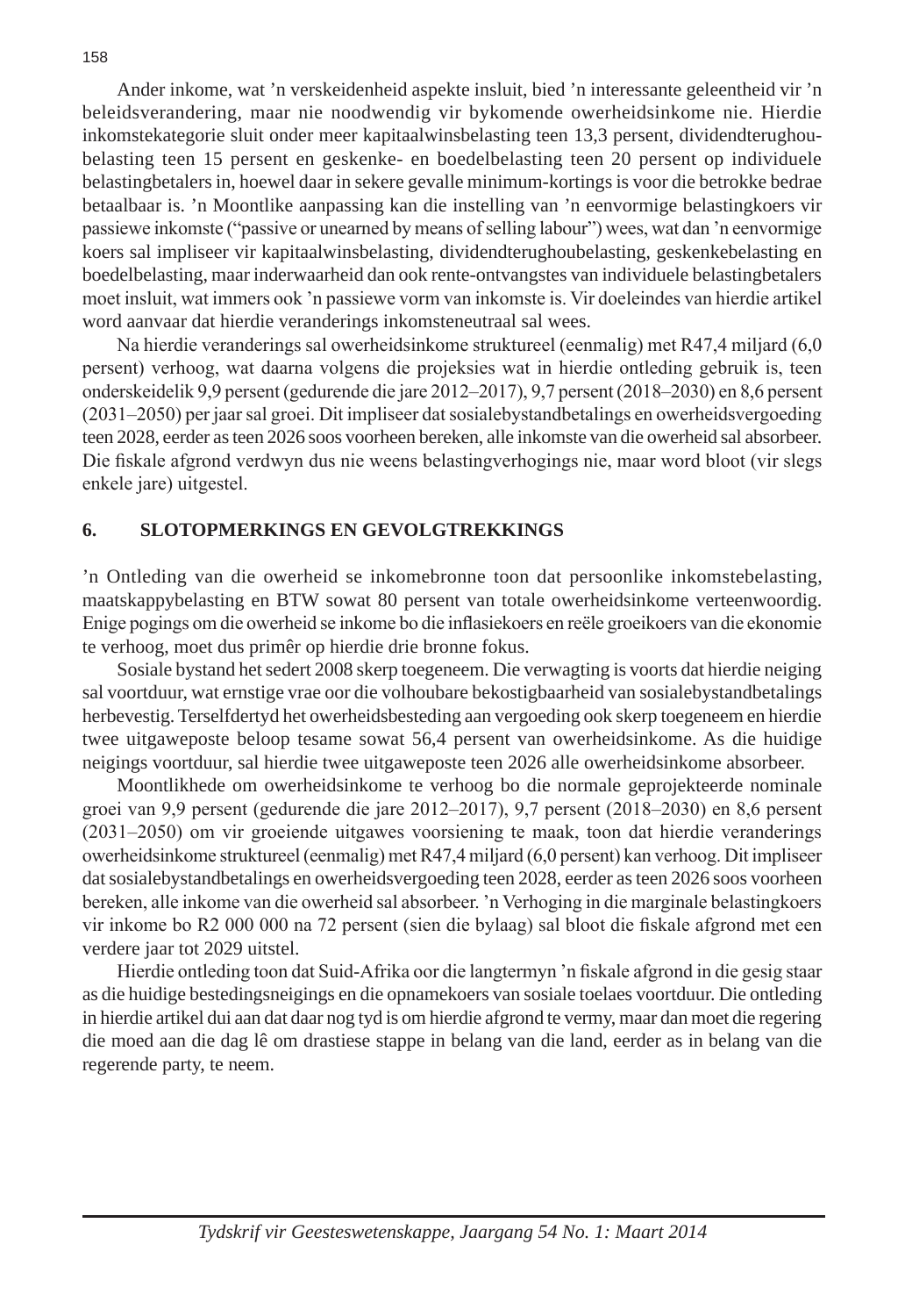### **BIBLIOGRAFIE**

- Breytenbach, A. & Rossouw, J. 2013. 'n Ontleding van vergoedingsneigings in die Suid-Afrikaanse staatsdiens, 2005 tot 2012. *Tydskrif vir Geesteswetenskappe*, Jaargang 53(4):635-650, Desember.
- Coetzee, M. 2013. Finding the benefits: Estimating the impact of the South African child support grant. *South African Journal of Economics*, Vol. 81(3):427-450, September 2013.
- International Poverty Centre. 2007. The impact of growth and redistribution on poverty and inequality in South Africa. Cash Transfer Research Programme. Country Study Number 7. June 2007.
- Joubert, F. & Rossouw, J. 2013. Lewenstandaard: 'n ekonomiese perspektief op lewensgehalte in Suid-Afrika. *Tydskrif vir Geesteswetenskappe*, Jaargang 53(1): 89-108, Maart.
- OECD. 2012. *Economic Outlook*. Volume 2012(1). Paris: OECD.
- Republic of South Africa. 2004. Social Assistance Act, 2004. Act 13 of 2004. Available at: http://www.info. gov.za/view/DownloadFileAction?id=67950 [Accessed on: 5 February 2013].
- Republic of South Africa. 2011a. Department of Social Development. Annual Performance Plan 2011/12. Available at: http://www.dsd.gov.za [Accessed on: 15 June 2012].
- Republic of South Africa. 2011b. National Development Plan. Vision for 2030. National Planning Commission. 11 November 2011, pp. 334-35.
- Republic of South Africa. 2011c. Statistics South Africa. Quarterly Labour Force Survey. Quarter 4, 2011. Statistical release P0211. Available at: http://www.statssa.gov.za/publications/statsdownload. asp?PPN=P0211&SCH=5153 [Accessed on: 11 July 2012].
- Republic of South Africa. 2011d. 2011 Tax Statistics. A joint publication between National Treasury and the South African Revenue Service. Available at: http://www.treasury.gov.za/publications/tax%20statistics/ [Accessed on: 11 July 2012].
- Republic of South Africa. 2012a. Budget Review 2012. National Treasury: Pretoria. Available at: http:// www.treasury.gov.za/documents/national%20budget/2012/review/FullReview.pdf [Accessed on: 15 June 2012].
- Republic of South Africa. 2012b. Estimates of National Expenditure 2012. 22 February. Republic of South Africa. National Treasury: Pretoria. Available at:http://www.treasury.gov.za/documents/national%20 budget/2012/default.aspx [Accessed on: 11 July 2012].
- Republic of South Africa. 2013a. 2013 Budget speech. Minister of Finance (Mr Pravin Gordhan). 27 February 2013. Available at: http://www.treasury.gov.za/documents/national%20budget/2012/default.aspx [Accessed on: 19 April 2013].
- Republic of South Africa. 2013b. Budget Review 2013. National Treasury: Pretoria. Available at: http:// www.treasury.gov.za/documents/national%20budget/2013/review/default.aspx [Accessed on: 20 January 2014].
- Republic of South Africa. 2013c. Minister van Finansies, mnr Pravin Gordhan, se mediakonferensie op 2 April 2013 in Pretoria oor die SAID se belastingvorderingsresultate vir die 2012/13 fiskale jaar. Available at: http://www.sars.gov.za/Media/MediaReleases/Pages/Media-Statement-by-the-Minister-of-Finance-Mr-Pravin-Gordhan-on-the-Preliminary-Outcome-of-Revenue-Collection-for-the-201.aspx [Accessed on: 20 January 2014].
- Republic of South Africa. 2014 South African Social Security Agency (SASSA). Old Age Grant. Available at: http://www.sassa.gov.za/index.php/social-grants/grants-for-older-persons [Accessed on: 21 January 2014]
- Rossouw, J. [s.a.]. ESSA Past presidents from 1964 to 1987: The issues remain the same. Available at: http:// www.essa.org.za/Memory\_lane\_revisited.pdf. [Accessed on: 18 February 2013]
- South African Reserve Bank. 2012. *Quarterly Bulletin*. December. Pretoria: South African Reserve Bank.
- Strauss, D., Rossouw, J. & Fourie, J. 2009. Die implikasies van 'n regstaat vir ontwikkelende lande. *Tydskrif vir Geesteswetenskappe*, Jaargang 49(2):181-200, Junie.
- *The New Palgrave Dictionary of Economics*. [S.a.]. Available at: http://www.dictionaryofeconomics.com/ article?id=pde2008\_E000291&edition=current&q=definition%20of%20economics&topicid=&result number=1 [Accessed on: 21 January 2014]
- WTO webbladsy. Available at: http://www.wto.org/english/thewto\_e/whatis\_e/who\_we\_are\_e.htm [Accessed on: 18 January 2013].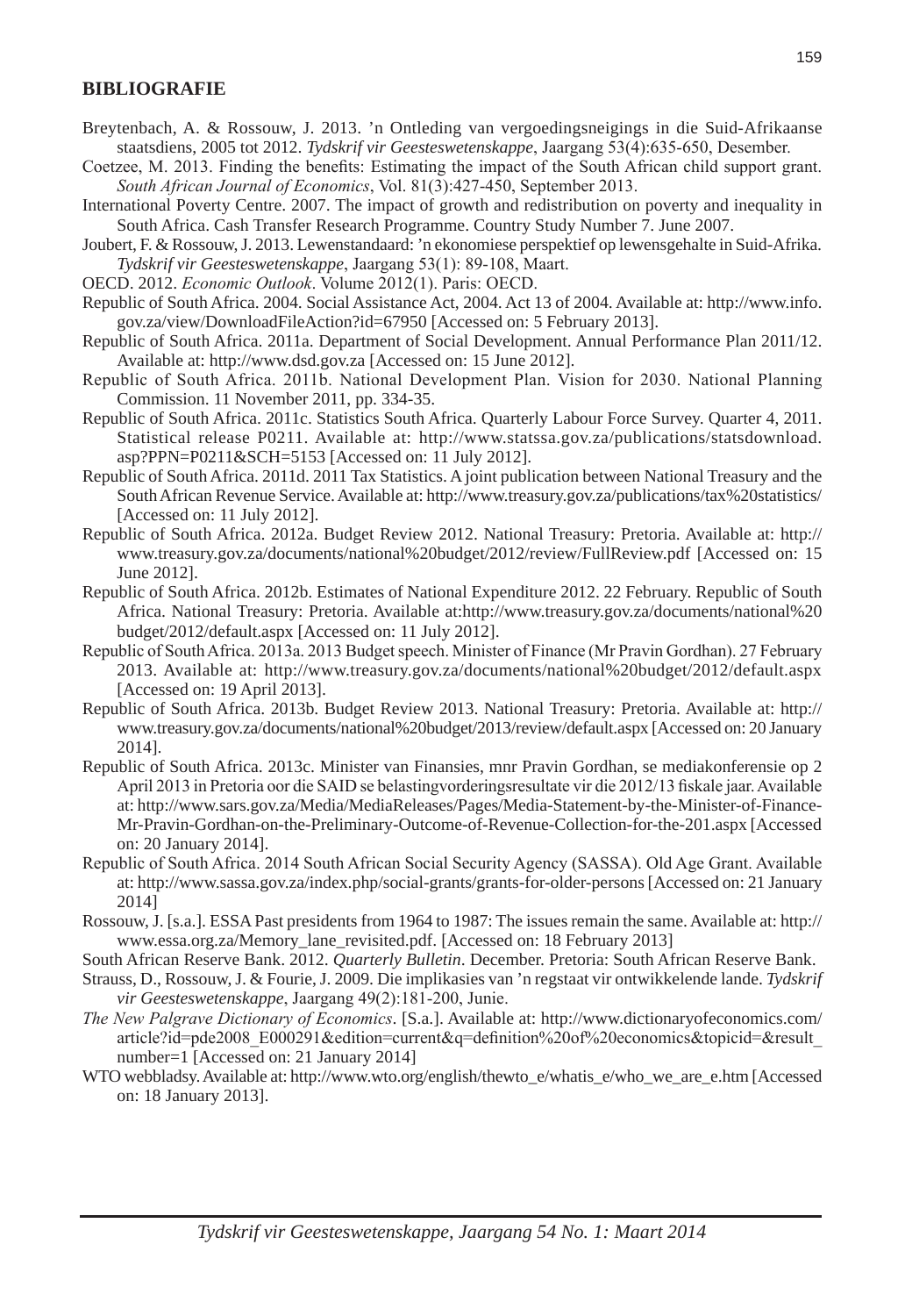# **BYLAAG**

# **Verduideliking van die bykomende owerheidsinkome vanweë die veronderstelde aangepaste marginale belastingkoersstruktuur, soos gebruik in Tabel 8 en 9**

Hierdie ontleding is op die geraamde inkomesyfers vir die 2012/13-belastingjaar gebaseer en maak dus ook deurgaans van die persoonlike inkomstebelastingtabelle van dié fiskale jaar gebruik.

## **Kategorie 1: Belasbare inkomste R1 000 000 tot 2 000 000**

Persoonlike inkomstebelasting betaalbaar deur 'n individu met 'n belasbare inkomste van R1 000 000:

R 178 940 + 40% van belasbare inkomste bo R617 000  $=$  R178 940 + 40% (1 000 000 – 617 000) = R332 140 - R11 440 (primêre korting)  $=$  R320 700

Bron: eie berekenings

Volgens 2012 *Budget Review* is daar sowat 102 050 individue met 'n belasbare inkomste bo R1 000 000 (sien Republic of South Africa. 2012a). 2011 Tax Statistics (Republic of South Africa 2011d) verskaf data tot en met 2010, wat ook aantoon dat daar na raming sowat 81 640 individue (of 80% van die 102 050 individue) in die belasbare inkomstekategorie van tussen R1 000 000 en R2 000 000 is (sien Republic of South Africa 2011d). Die totale inkomstebelasting betaalbaar deur hierdie kategorie is na raming sowat R35,9 miljard (sien ook afdeling 5.2 in die teks). Ten einde belasting op 'n belasbare inkomste bo R1 miljoen te betaal, moet die belastingbetaler noodgedwonge deur al die belastingkerwe vorder.

Persoonlike inkomstebelasting betaalbaar op belasbare inkomste tot R1 000 000: Aantal individue x persoonlike inkomstebelasting betaalbaar  $= 81640 \times R320700$ = R 26 181 948 000,00 (d.i. R26,2 miljard)

Die verskil tussen die totale inkomstebelasting betaalbaar deur hierdie kategorie belastingbetalers (R35,9 miljard) en die persoonlike inkomstebelasting betaalbaar op belasbare inkomste tot en met R1 000 000 (R26,1 miljard) is gelykstaande aan R9,7 miljard. Hierdie is dus die bedrag persoonlike inkomstebelasting betaalbaar op hierdie kategorie belastingbetalers se belasbare inkomste van tussen R1 000 000 en R2 000 000. Op grond van 'n aanname dat die marginale koers vir hierdie kategorie na 45 persent verhoog word, beteken dit dat R1,2 miljard (of 5/40 x R9,7 miljard) ekstra owerheidsinkome ingevorder kan word.

### **Kategorie 2: Belasbare inkomste bokant R2 000 000**

Hierdie groep van 20 410 individue (of 20% van die 102 050 individue), betaal R35,9 miljard inkomstebelasting. Vir hierdie individue se persoonlike inkomstebelasting betaalbaar op belasbare inkomste tot R1 000 000 kan dieselfde belastingberekening as hierbo gebruik word (maar in hierdie geval met minder belastingbetalers).

*Tydskrif vir Geesteswetenskappe, Jaargang 54 No. 1: Maart 2014*

160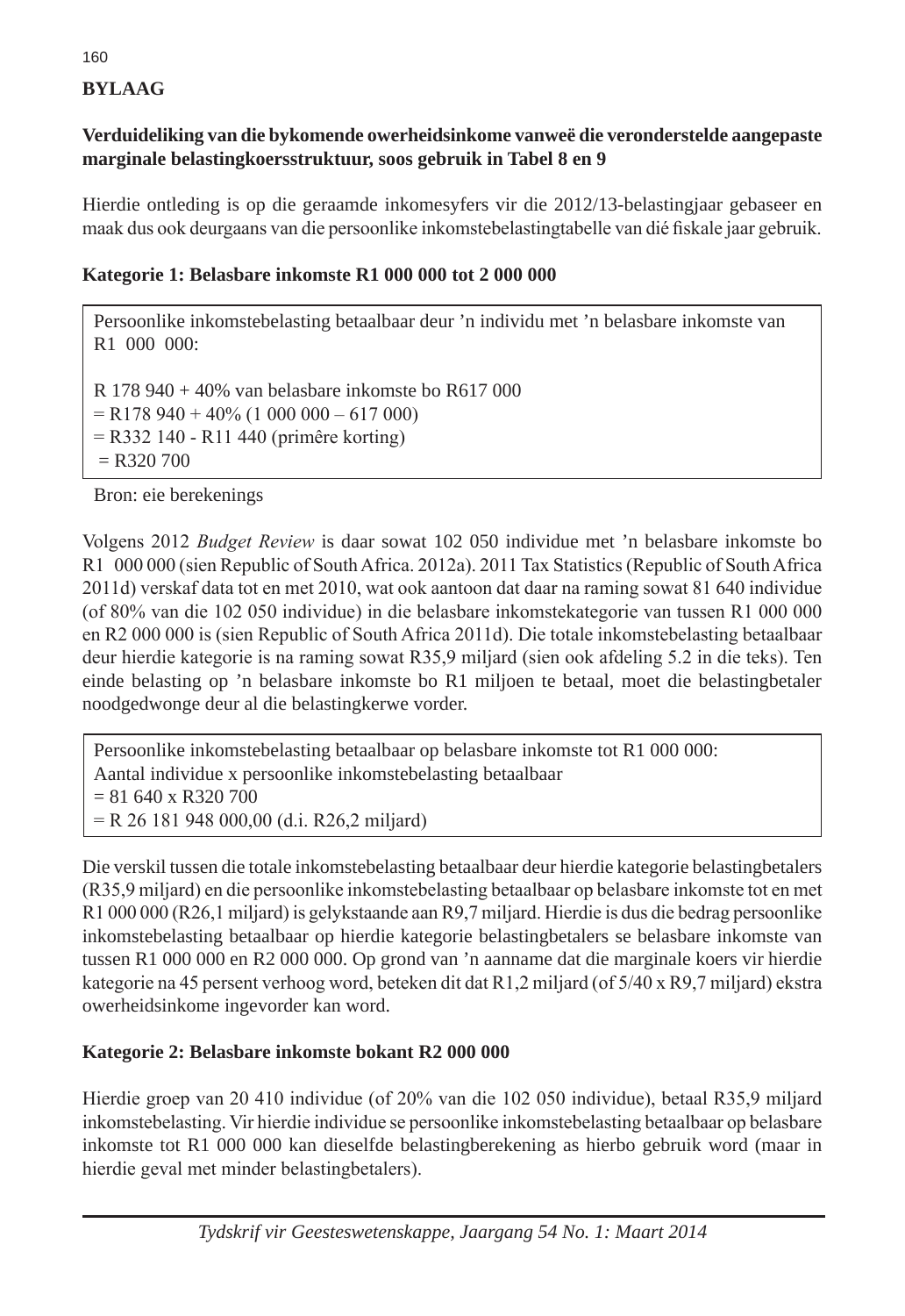Persoonlike inkomstebelasting betaalbaar op belasbare inkomste tot R1 000 000: Aantal individue x persoonlike inkomstebelasting betaalbaar  $= 20 410 x R320 700$ = R 6 545 487 000,00 (d.i. R6,5 miljard)

Bedrag persoonlike inkomstebelasting betaalbaar op belasbare inkomste tussen R1 000 000 en R2 000 000

Persoonlike inkomstebelasting betaalbaar deur 'n individu met 'n belasbare inkomste van R2 000 000: R 178 940 + 40% van belasbare inkomste bo R617 000  $=$  R178 940 + 40% (2 000 000 – 617 000) = R732 140 – R11 440 (primêre korting)  $= R720 700$ Verskil tussen persoonlike inkomstebelasting betaalbaar op R1 000 000 en R2 000 000:  $=$  R720 700 – R320 700  $= R400 000$ Toegepas op 20 410 individue: R400 000 x 20 410 R8 164 000 000,00 (d.i. R8,1 miljard)

Dus op belasbare inkomste tot en met R2 000 000 betaal die groep individue wie se belasbare inkomste meer as R2 000 000 is, soos volg belasting:

Persoonlike inkomstebelasting betaalbaar op: belasbare inkomste tot R1 000 000 + belasbare inkomste betaalbaar op inkomste tussen R1 000 000 en R2 000 000:  $=$  R 6 545 487 000,00 + R8 164 000 000,00  $=$  R14 618 487 000,00

Die verskil tussen die totale inkomste belasting betaalbaar deur hierdie kategorie (R35,9 miljard) en die persoonlike inkomstebelasting betaalbaar op belasbare inkomste tot en met R2 000 000 (R14,6 miljard) is gelykstaande aan R21,3 miljard. Hierdie is dus die bedrag persoonlike inkomstebelasting betaalbaar op die kategorie se belasbare inkomste bo R2 000 000. Op grond van 'n aanname dat die marginale koers vir belasbare inkomste bo R2 000 000 na 50 persent verhoog word, beteken dit dat R5,33 miljard (of 10/40 x R21,3 miljard) ekstra owerheidsinkome ingevorder kan word.

Voorts sal die belasbare inkomste tussen R1 000 000 en R2 000 000 ook teen die verhoogde 45 persent belas word, wat bykomende owerheidsinkome van R1,02 miljard (5/40 x R8,1 miljard) sal lewer.